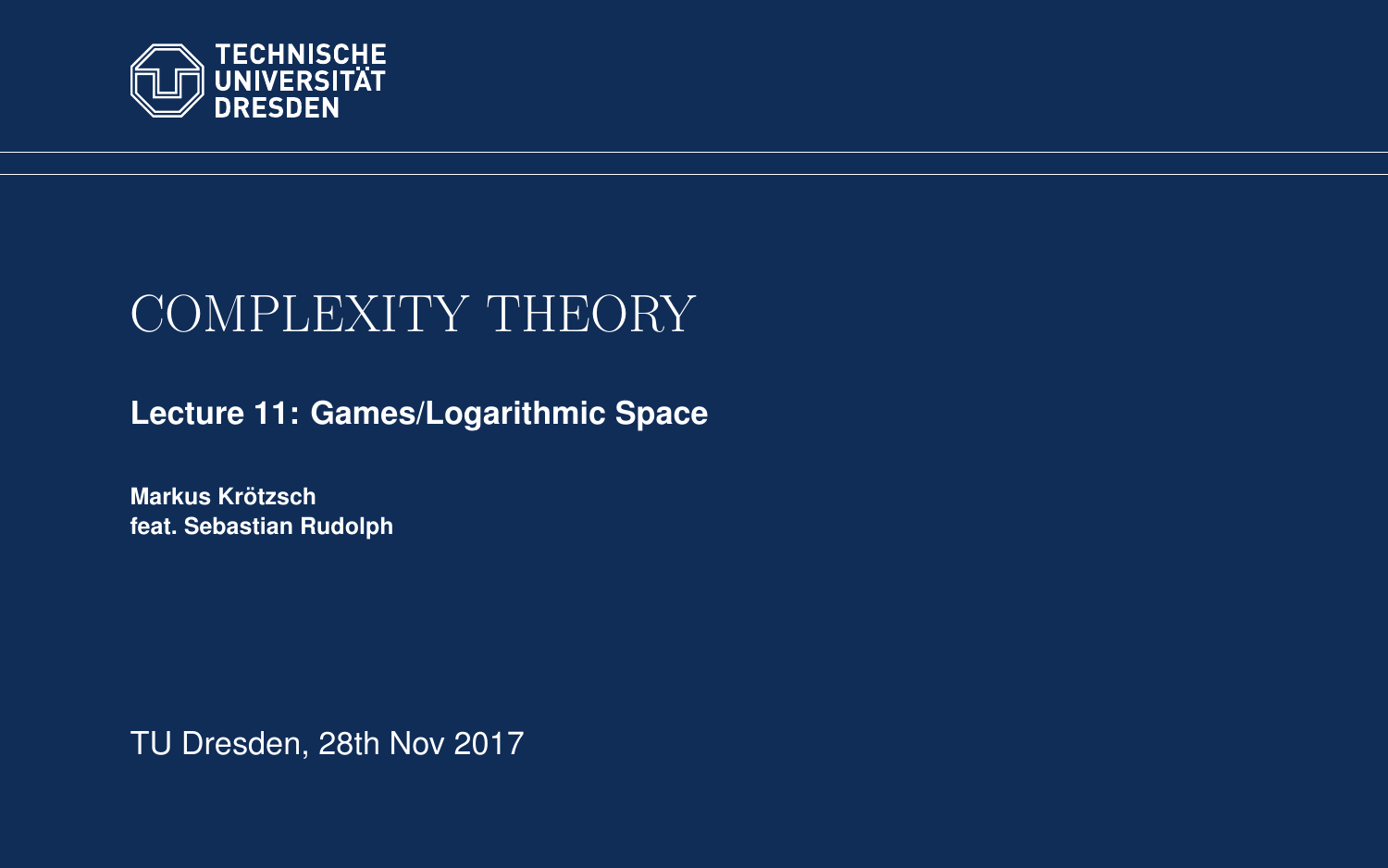# **Review**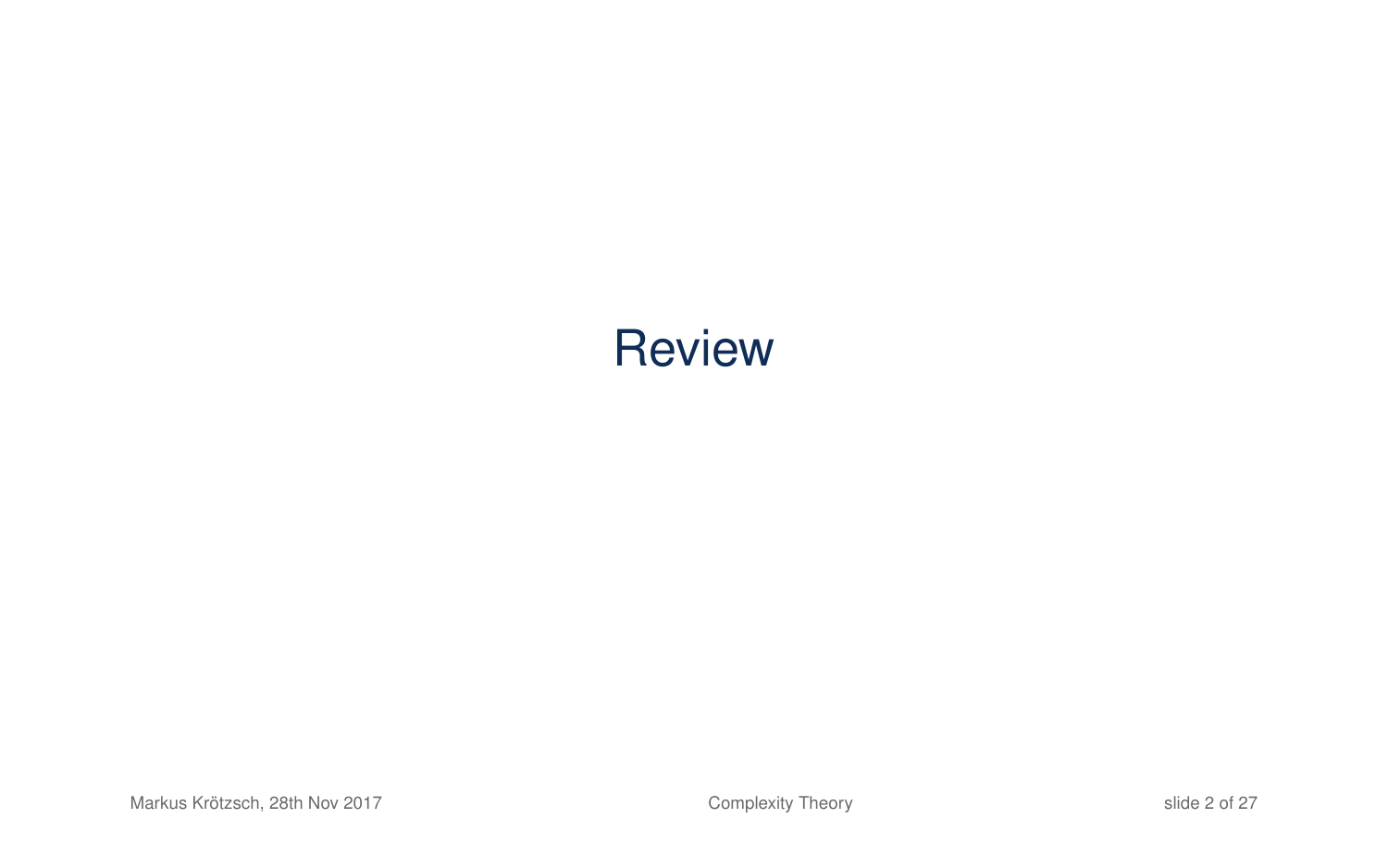### Review: PSpace-complete problems

We have encountered some PSpace-complete problems so far:

- The word problem for polynomially space bounded (N)TMs
- **T**rue **QBF**
- **FOL Model CHECKING** (and SQL query answering)

Several typical PSpace problems are related to the existence of winning strategies in 2-player games:

- **F**ormula **G**ame
- **G**eography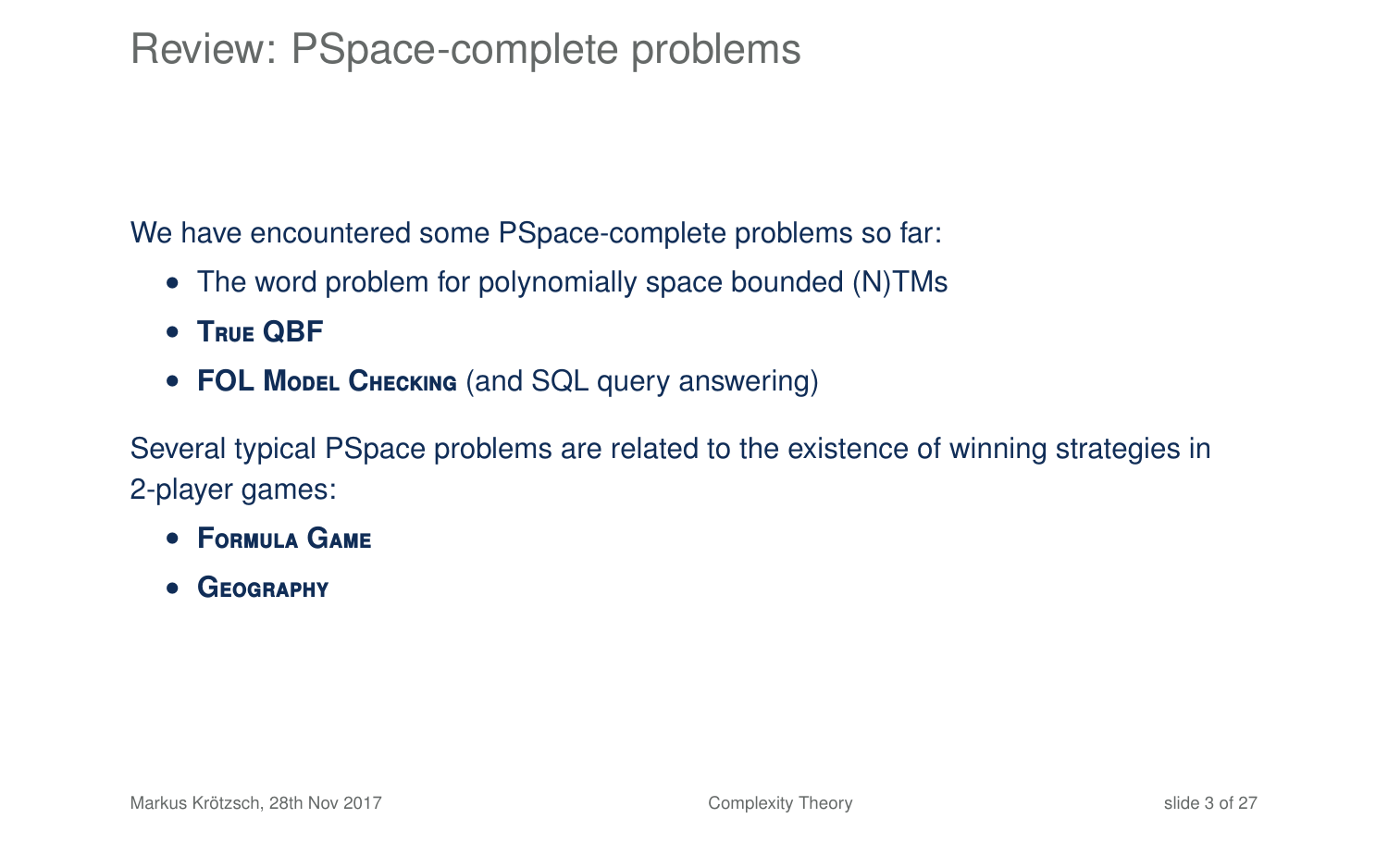#### Review: GEOGRAPHY is PSpace-hard

We consider the formula  $\exists X.\forall Y.\exists Z.(X \lor Z \lor Y) \land (\neg Y \lor Z) \land (\neg Z \lor Y)$ 

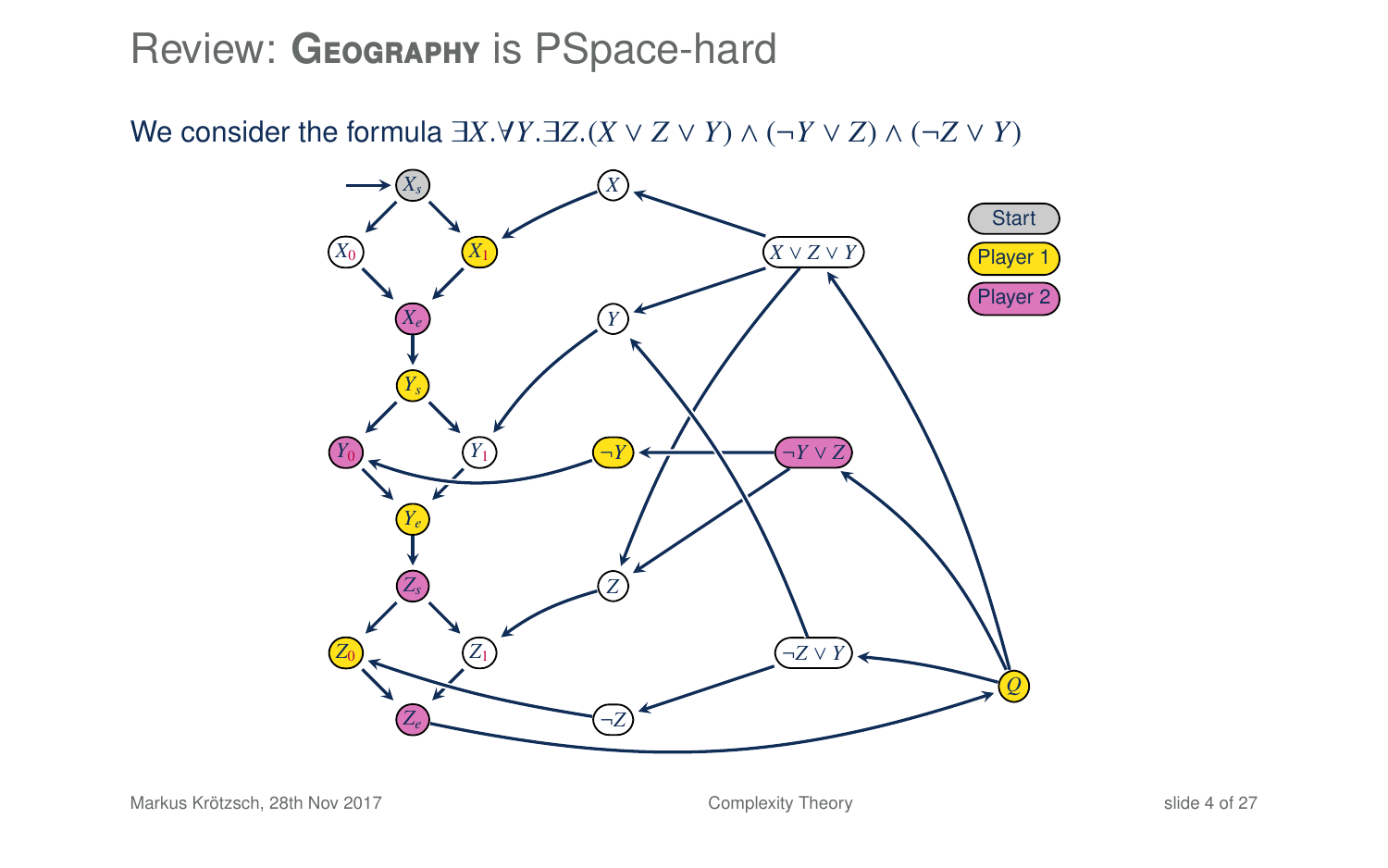The characteristic of PSpace is quantifier alternation

This is closely related to taking turns in 2-player games.

Are many games PSpace-complete?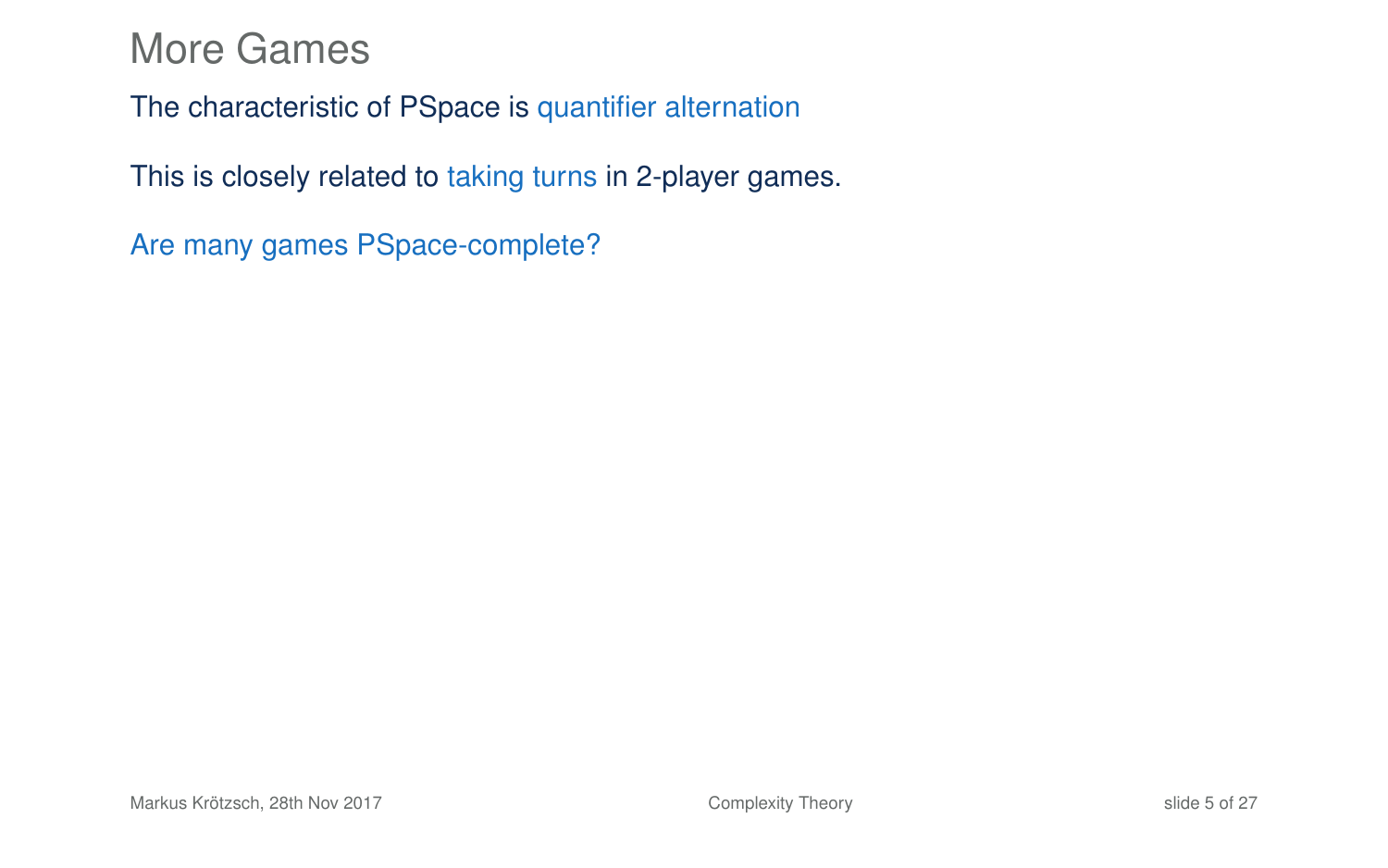The characteristic of PSpace is quantifier alternation

This is closely related to taking turns in 2-player games.

Are many games PSpace-complete?

- Issue 1: many games are finite that is: computationally trivial  $\rightarrow$  generalise games to arbitrarily large boards
	- generalised Tic-Tac-Toe is PSpace-complete
	- generalised Reversi (Othello) is PSpace-complete
	- it is not always clear how to generalise a game (Generalised Backgammon?)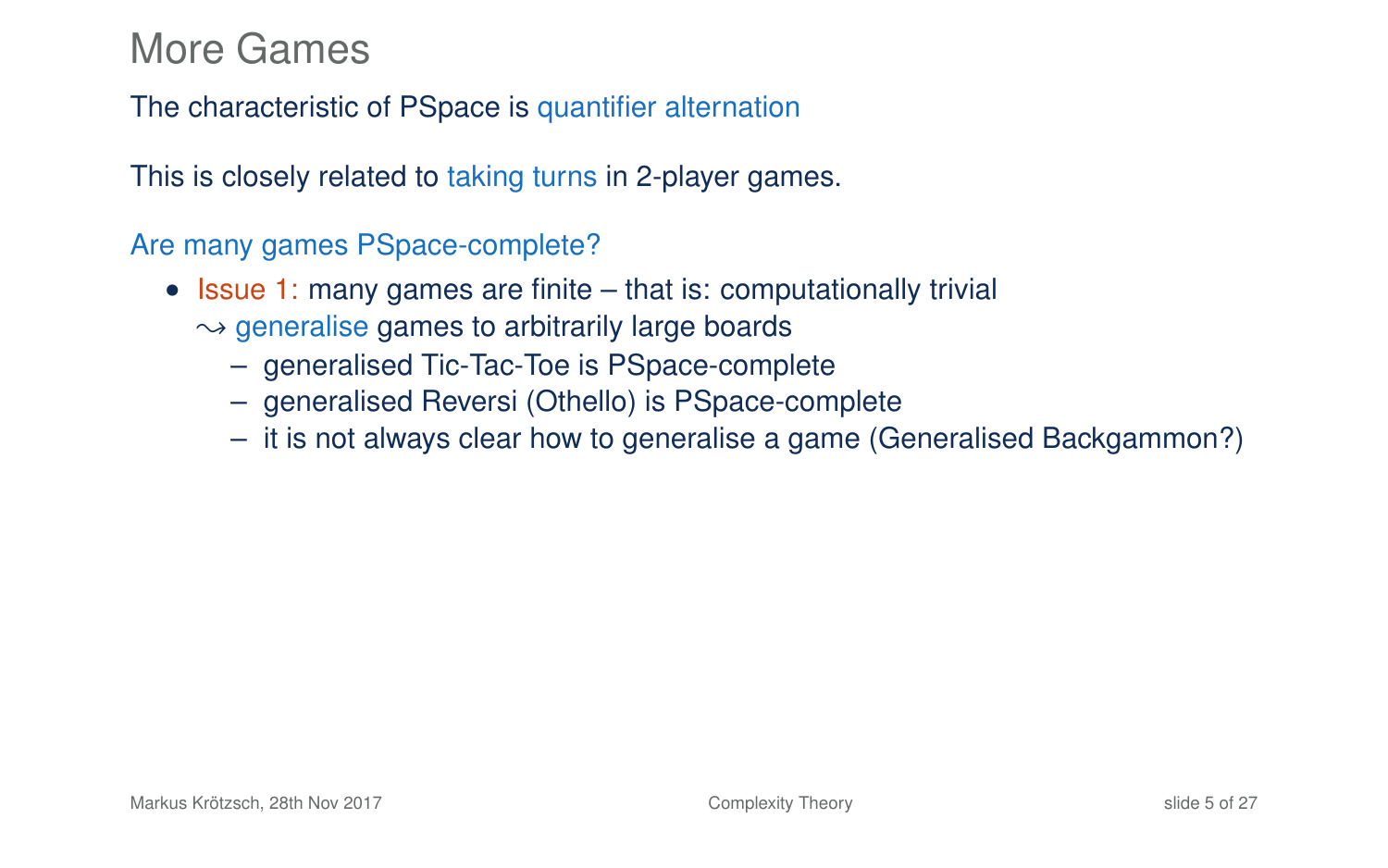The characteristic of PSpace is quantifier alternation

This is closely related to taking turns in 2-player games.

Are many games PSpace-complete?

- Issue 1: many games are finite that is: computationally trivial  $\rightarrow$  generalise games to arbitrarily large boards
	- generalised Tic-Tac-Toe is PSpace-complete
	- generalised Reversi (Othello) is PSpace-complete
	- it is not always clear how to generalise a game (Generalised Backgammon?)
- Issue 2: (generalised) games where moves can be reversed may require very long matches
	- $\rightarrow$  such games often are even harder
		- generalised Go with Japanese ko rule is ExpTime-complete
		- generalised Draughts (Checkers) is ExpTime-complete
		- generalised Chess (without 50-move no-capture draw rule) is ExpTime-complete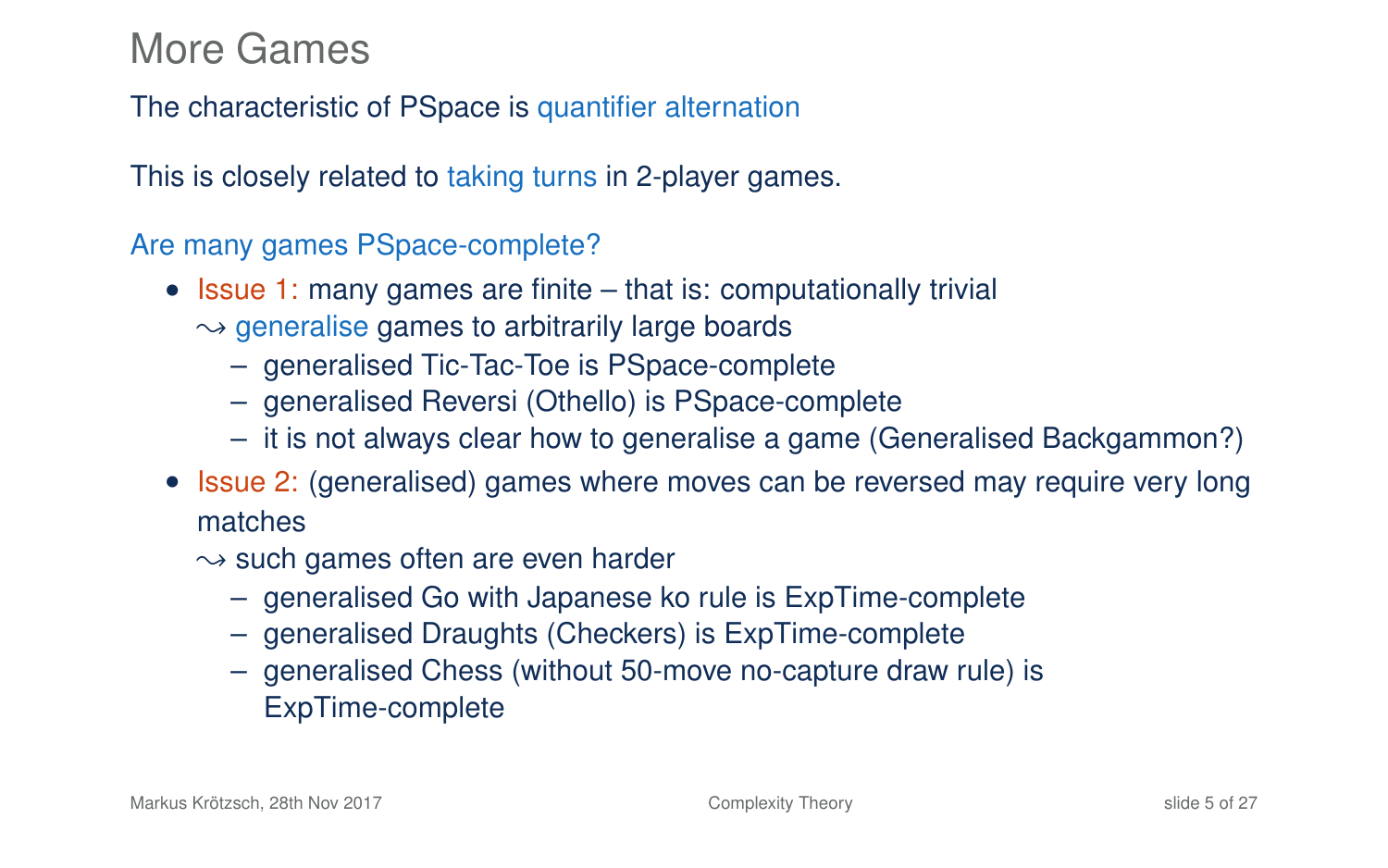The characteristic of PSpace is quantifier alternation

This is closely related to taking turns in 2-player games.

Are many games PSpace-complete?

- Issue 1: many games are finite that is: computationally trivial  $\rightarrow$  generalise games to arbitrarily large boards
	- generalised Tic-Tac-Toe is PSpace-complete
	- generalised Reversi (Othello) is PSpace-complete
	- it is not always clear how to generalise a game (Generalised Backgammon?)
- Issue 2: (generalised) games where moves can be reversed may require very long matches
	- $\rightarrow$  such games often are even harder
		- generalised Go with Japanese ko rule is ExpTime-complete
		- generalised Draughts (Checkers) is ExpTime-complete
		- generalised Chess (without 50-move no-capture draw rule) is ExpTime-complete

Surprisingly, some of these games, e.g. Chess, are known to become even harder – namely ExpSpace-complete – if the exact same board position is not allowed to re-occur in a match. For Go, this case is open.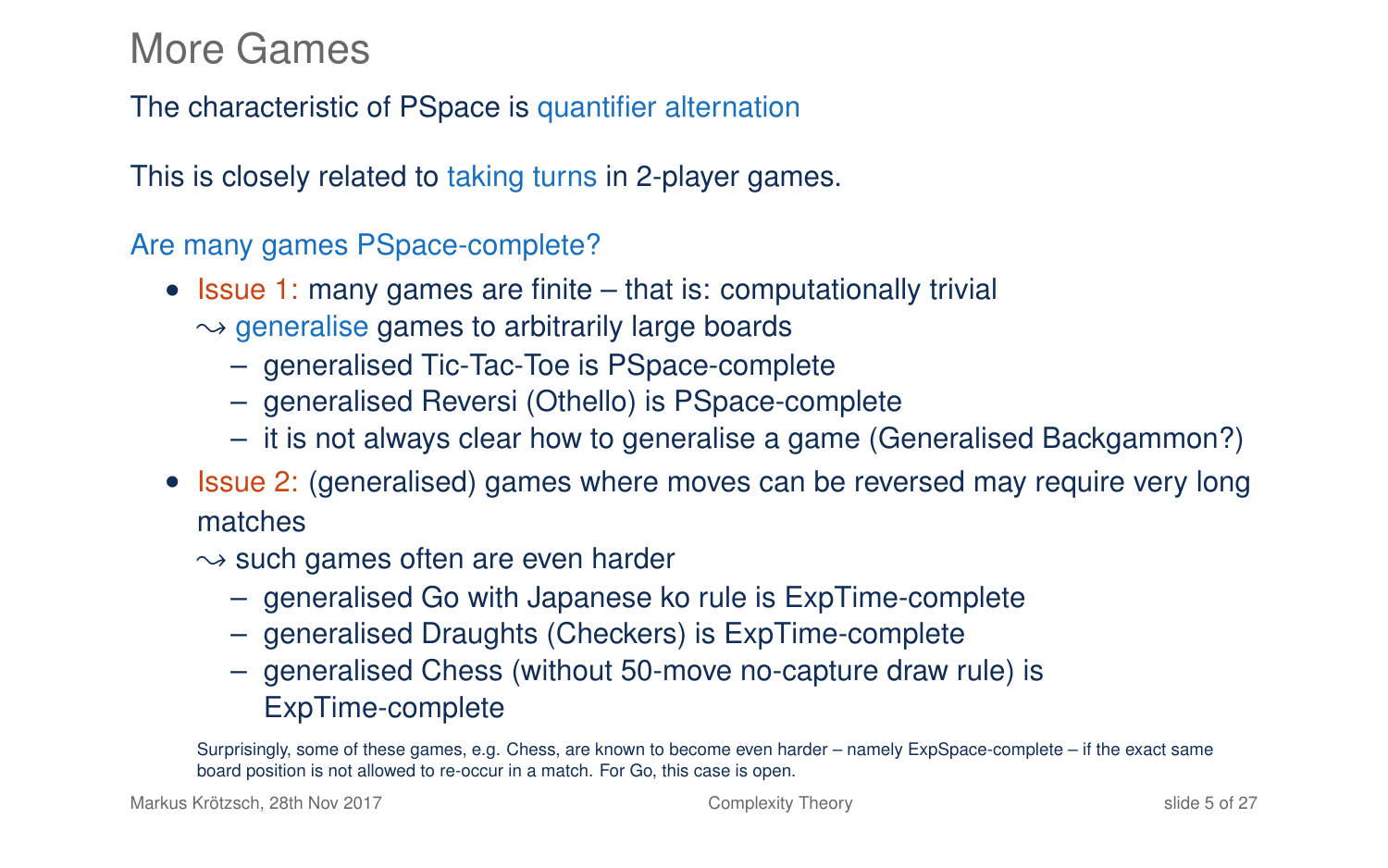# Logarithmic Space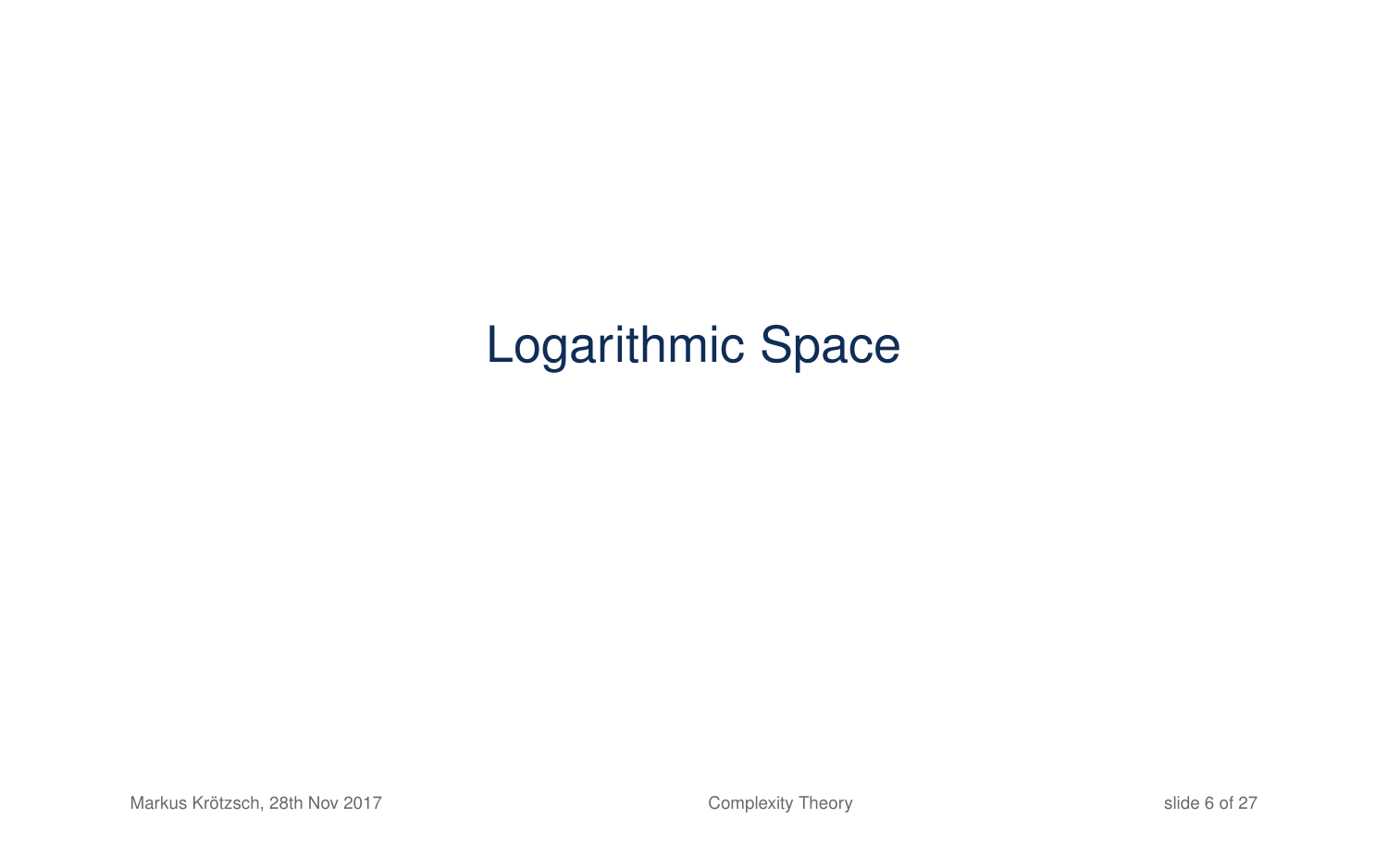### Logarithmic Space

#### Polynomial space

As we have seen, polynomial space is already quite powerful.

We therefore consider more restricted space complexity classes.

Linear space

Even linear space is enough to solve **S**at.

#### Sub-linear space

To get sub-linear space complexity, we consider Turing-machines with separate input tape and only count working space.

#### Recall:

#### $L = \text{LogSpace} = \text{DSpace}(\log n)$ NL = NLogSpace = NSpace(log *n*)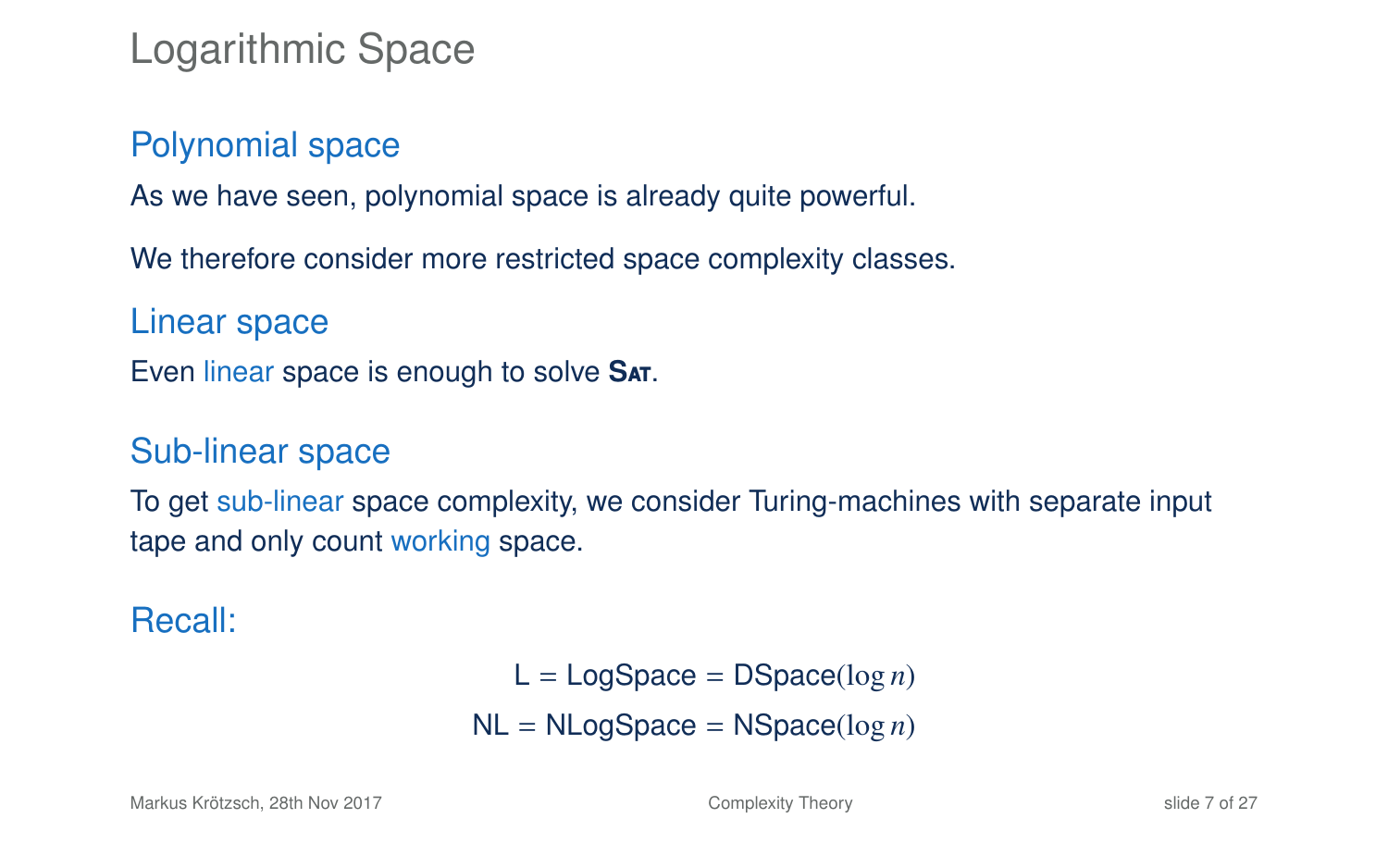#### Problems in L and NL

What sort of problems are in L and NL?

In logarithmic space we can store

- a fixed number of counters (up to length of input)
- a fixed number of pointers to positions in the input string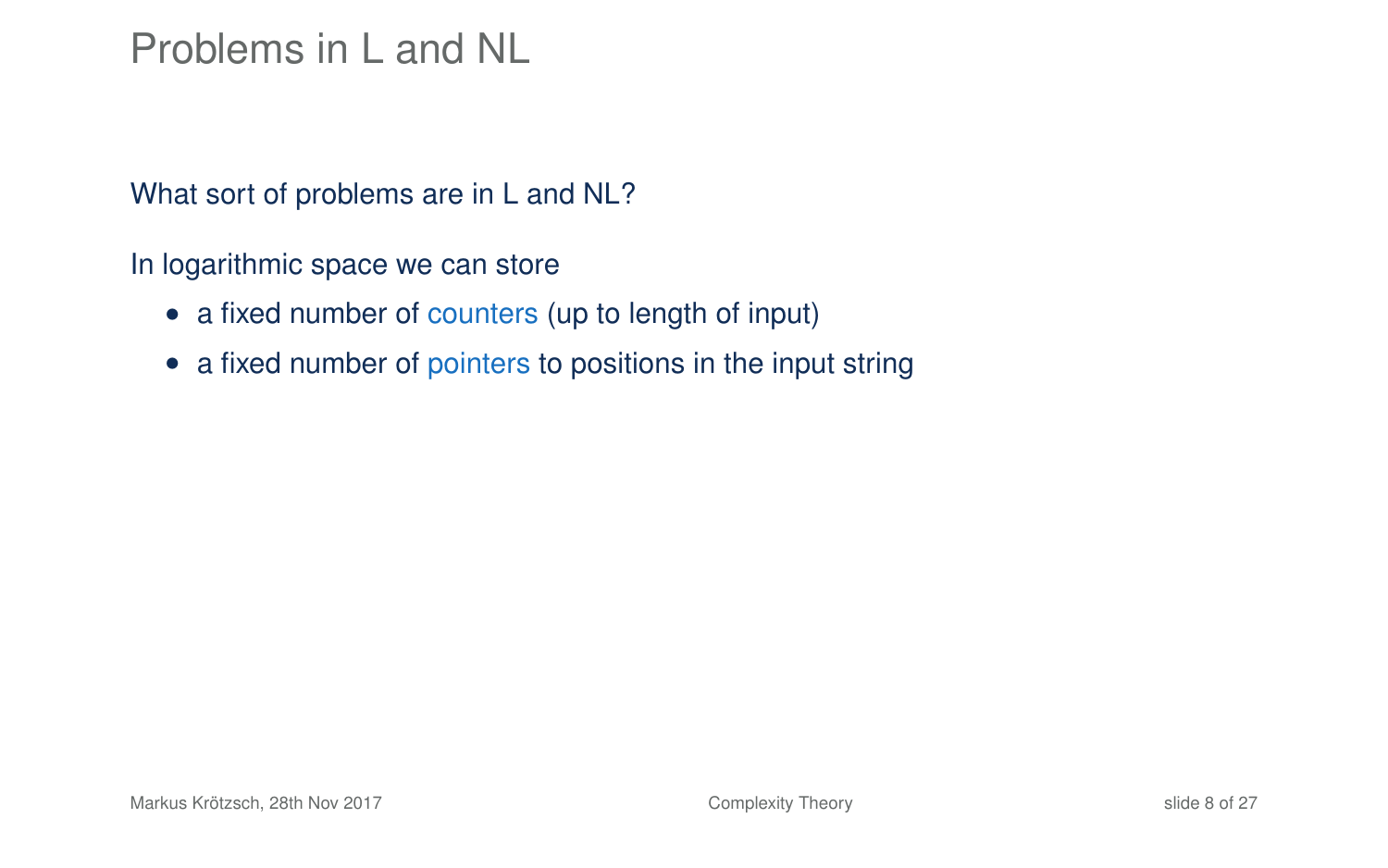#### Problems in L and NL

What sort of problems are in L and NL?

In logarithmic space we can store

- a fixed number of counters (up to length of input)
- a fixed number of pointers to positions in the input string

Hence,

- L contains all problems requiring only a constant number of counters/pointers for solving.
- NL contains all problems requiring only a constant number of counters/pointers for verifying solutions.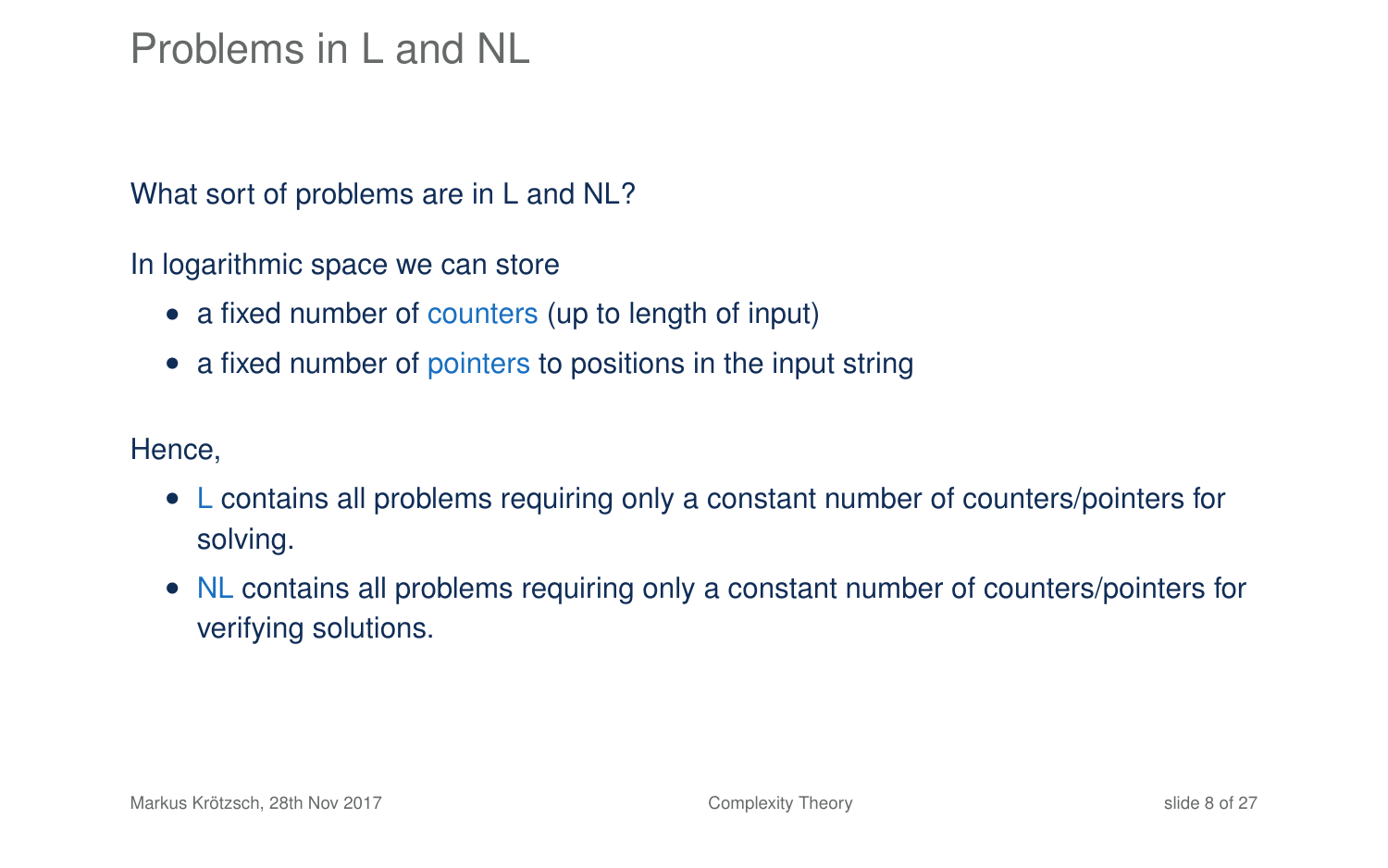**Example 11.1:** The language  $\{0^n 1^n | n \ge 0\}$  is in L.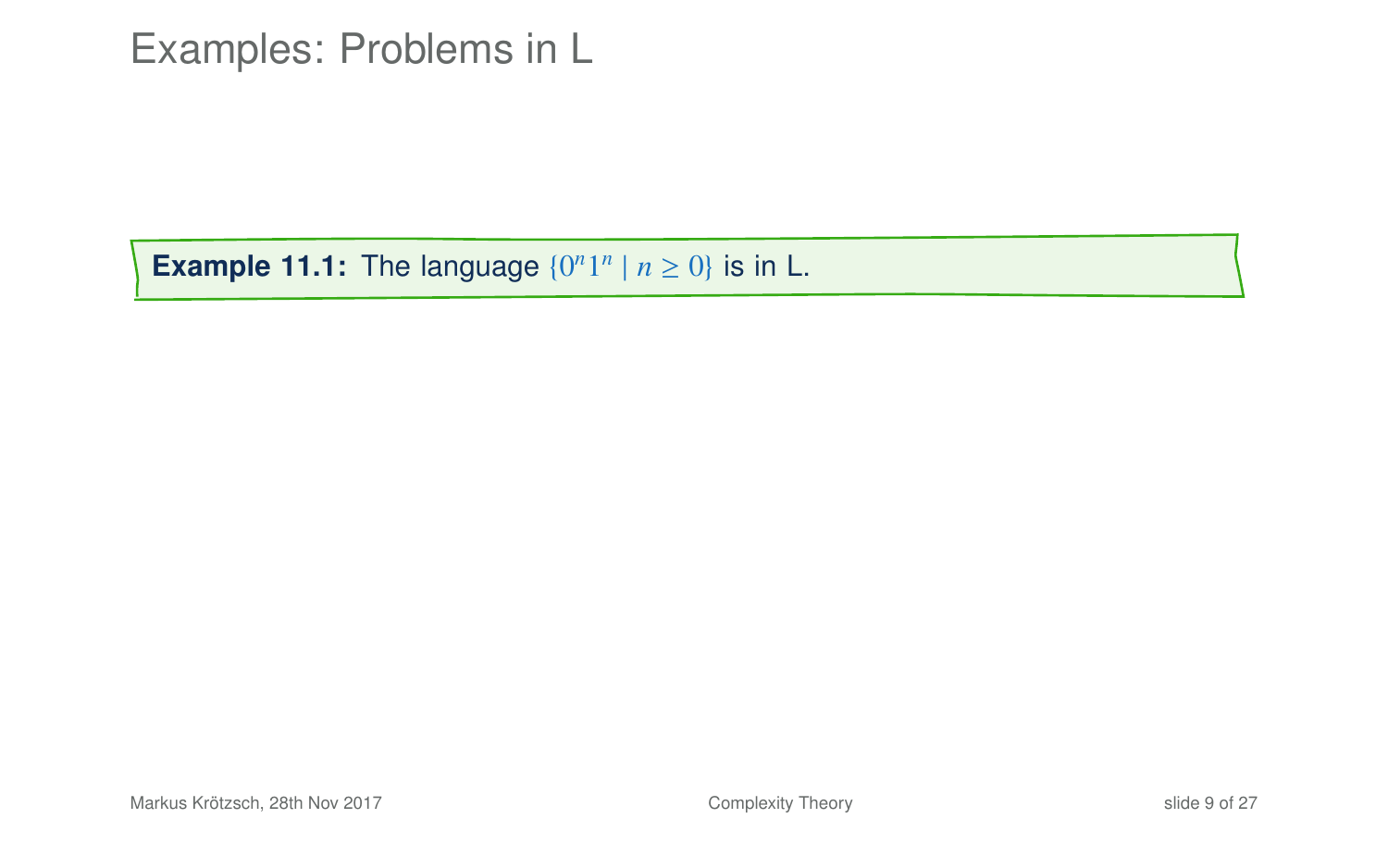**Example 11.1:** The language  $\{0^n 1^n | n \ge 0\}$  is in L.

#### **Algorithm:**

- Check that no 1 is ever followed by a  $0$ Requires no working space (only movements of the read head)
- Count the number of 0's and 1's
- Compare the two counters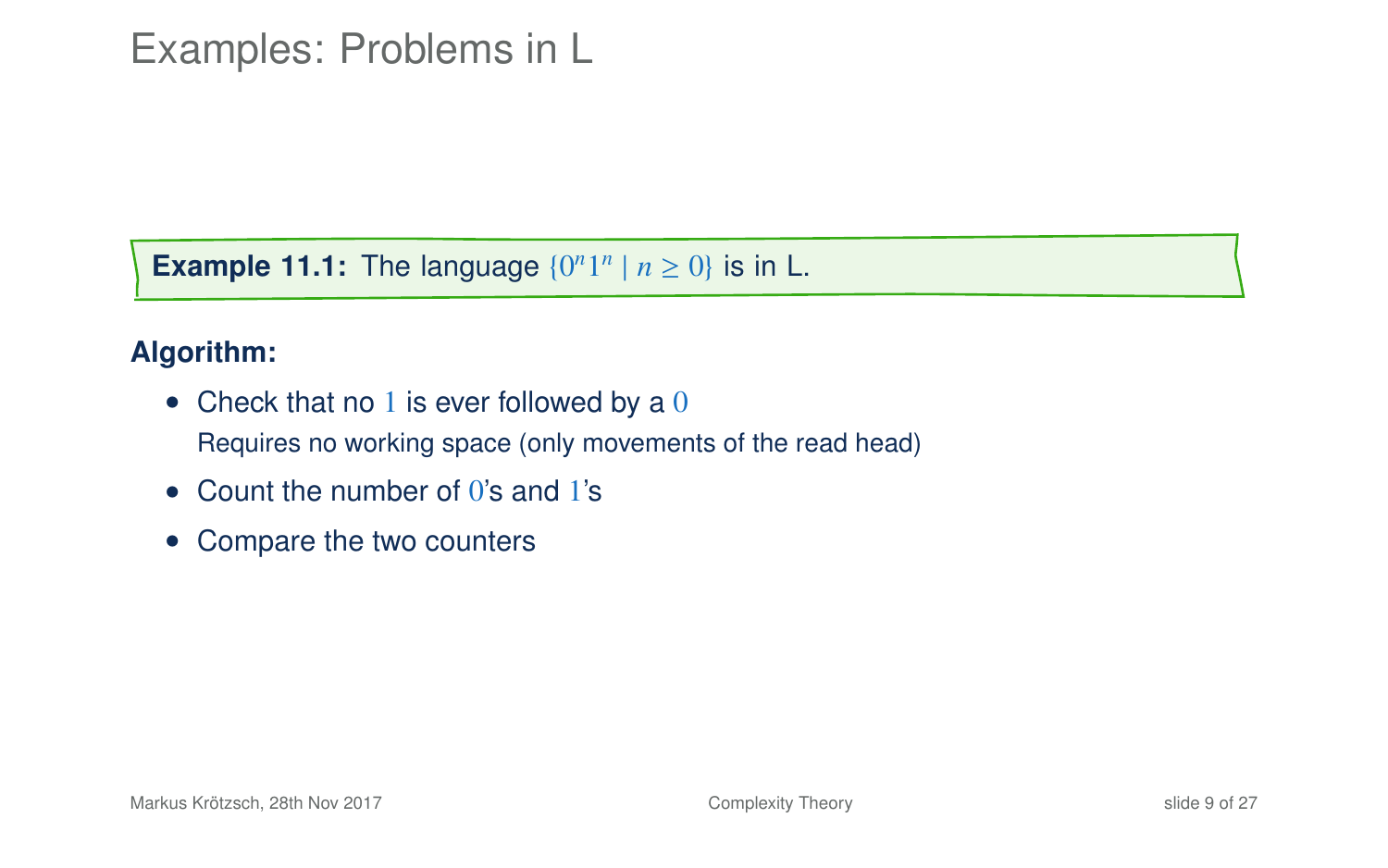#### **P**alindromes

Input: Word *w* on some input alphabet Σ

Problem: Does *w* read the same forward and back-

ward?

**Example 11.2: P**alindromes ∈ L.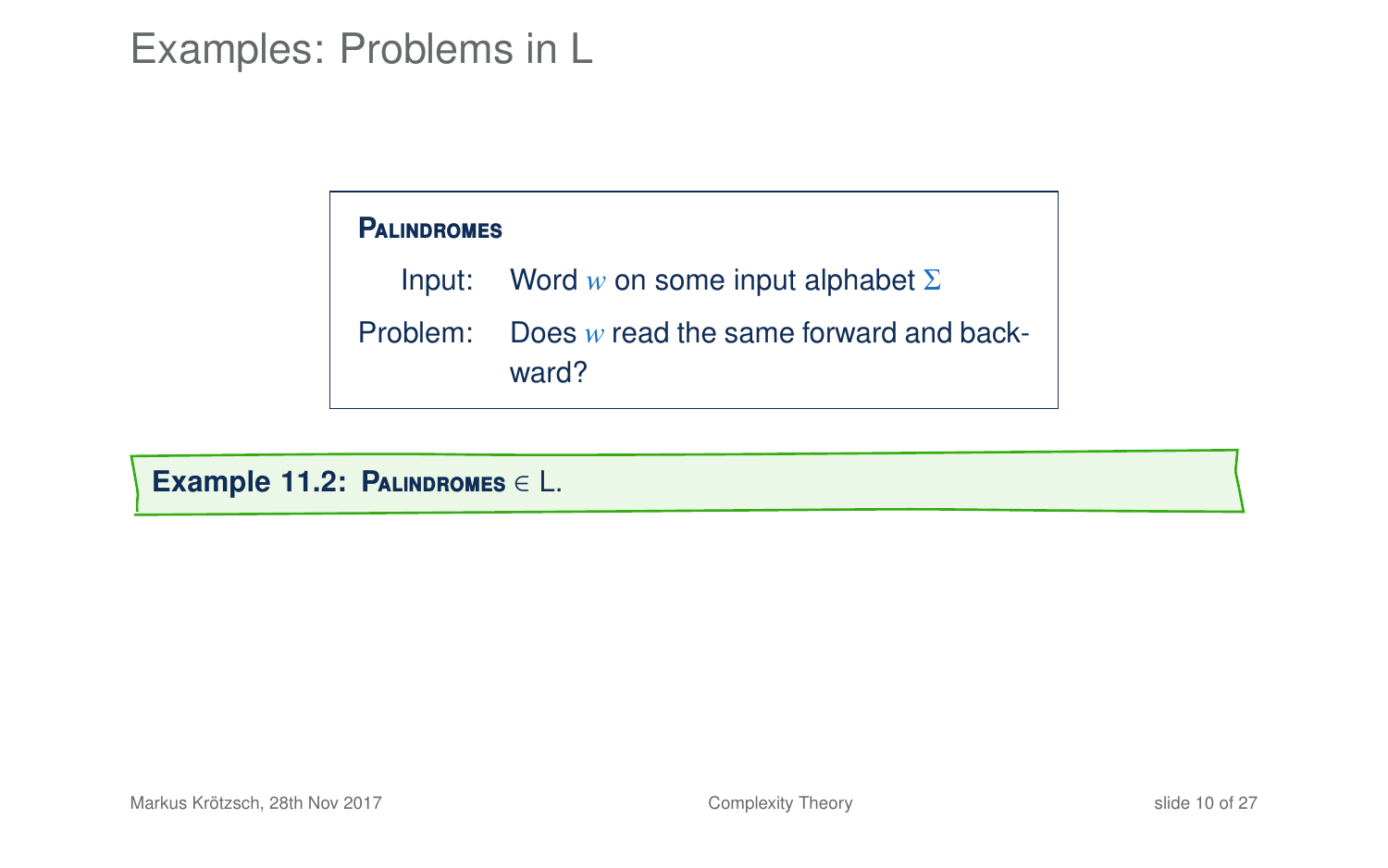| <b>PALINDROMES</b> |                                                            |  |  |  |  |  |  |  |  |
|--------------------|------------------------------------------------------------|--|--|--|--|--|--|--|--|
|                    | Input: Word w on some input alphabet $\Sigma$              |  |  |  |  |  |  |  |  |
|                    | Problem: Does $w$ read the same forward and back-<br>ward? |  |  |  |  |  |  |  |  |

**Example 11.2: P**alindromes ∈ L.

#### **Algorithm:**

- Use two pointers, one to the beginning and one to the end of the input.
- At each step, compare the two symbols pointed to.
- Move the pointers one step inwards.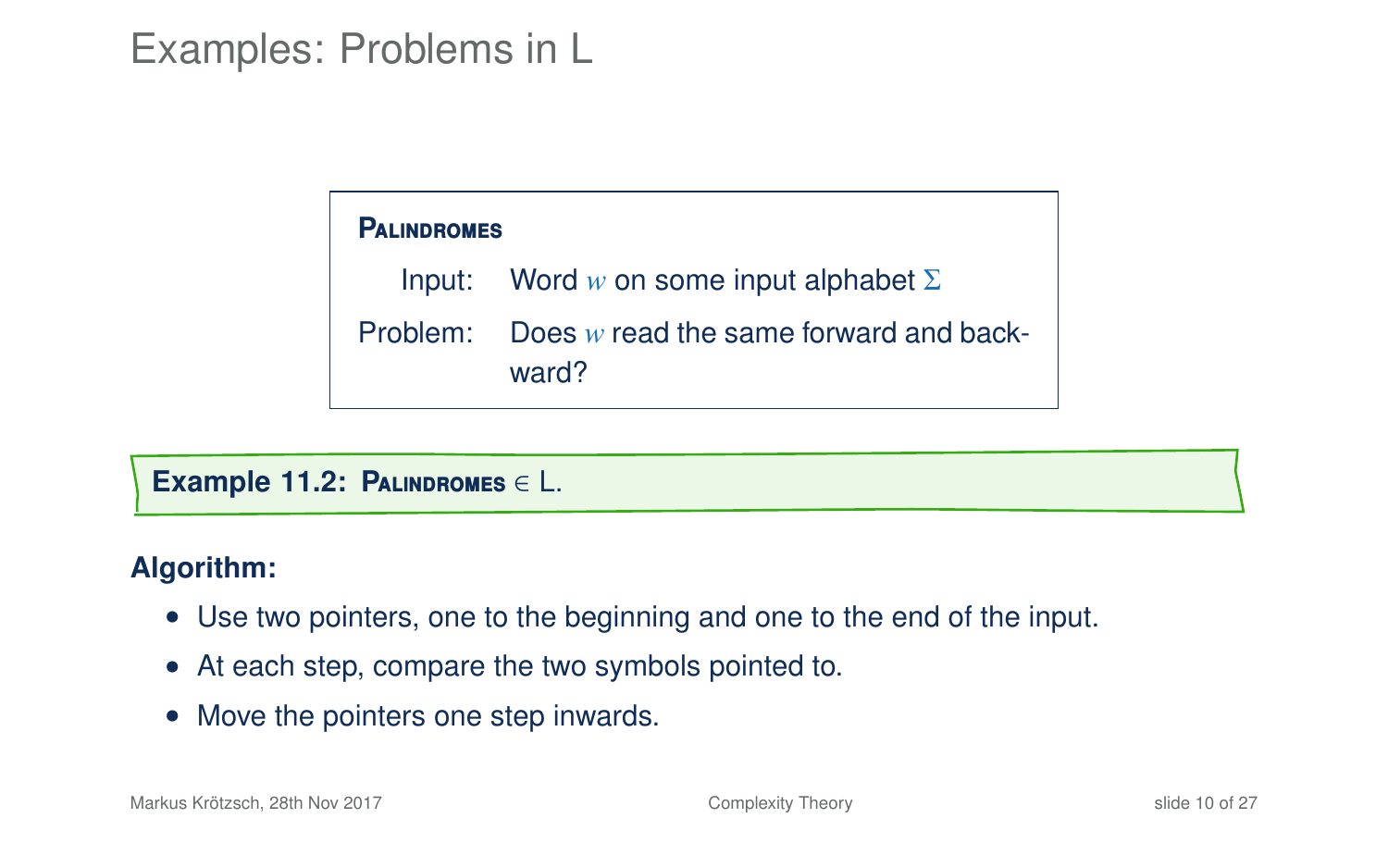#### Example: A Problem in NL

#### **R**eachability **a.k.a. STCON a.k.a. P**ath

Input: Directed graph *G*, vertices  $s, t \in V(G)$ 

Problem: Does *G* contain a path from *s* to *t*?

**Example 11.3: R**eachability ∈ NL.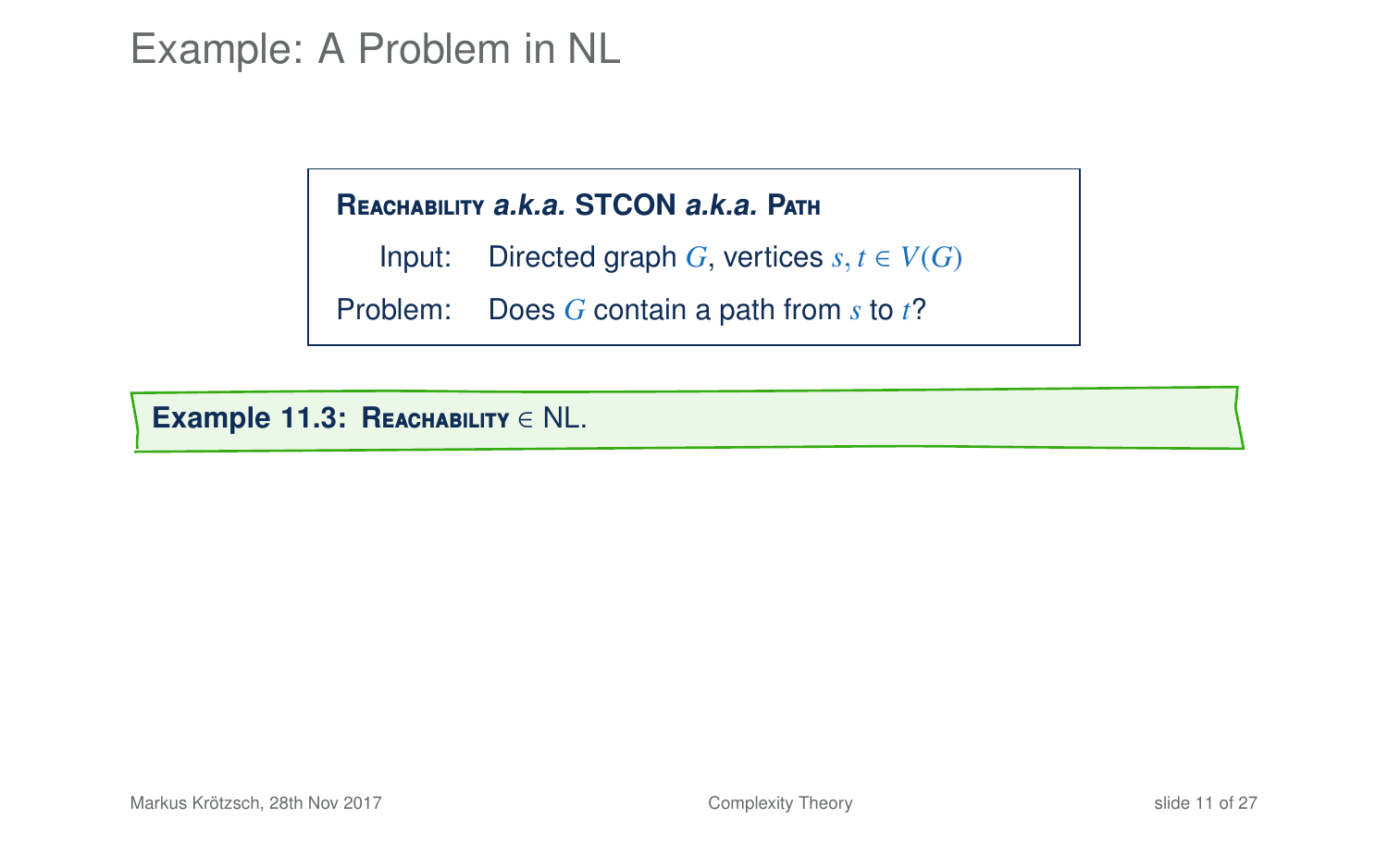### Example: A Problem in NL

#### **R**eachability **a.k.a. STCON a.k.a. P**ath

Input: Directed graph *G*, vertices  $s, t \in V(G)$ 

Problem: Does *G* contain a path from *s* to *t*?

#### **Example 11.3: R**eachability ∈ NL.

#### **Algorithm:**

- Use a pointer to the current vertex, starting in *s*
- Iteratively move pointer from current vertex to some neighbour vertex nondeterministically
- Accept when finding *t*; reject when searching for too long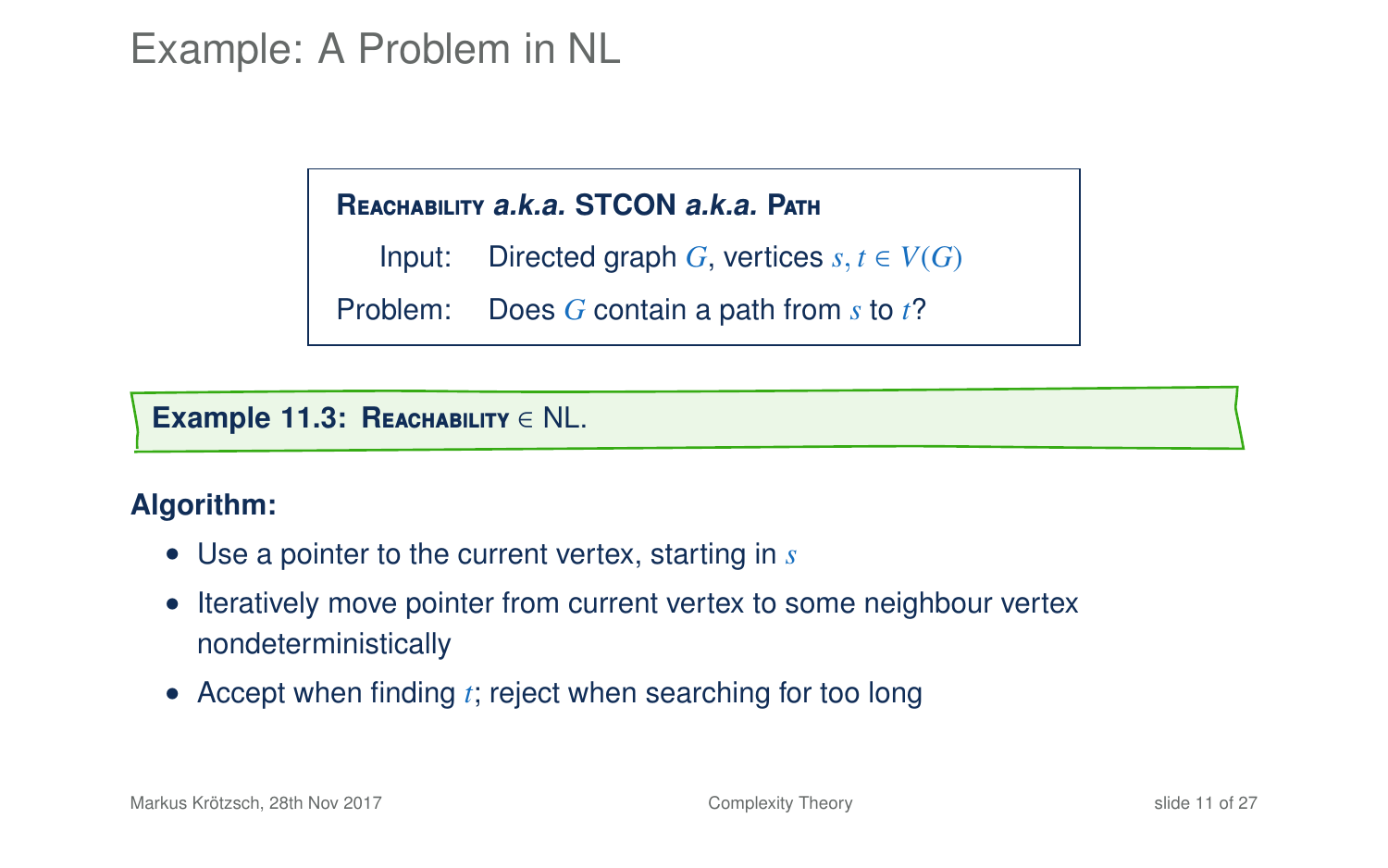# An Algorithm for **REACHABILITY**

More formally:

```
01 \text{CANREACH}(G, s, t) :
02 c := |V(G)| / / counter
03 p := s // pointer
04 while c > 0 :
05 if p = t :
06 return TRUE
07 else :
08 nondeterministically select G-successor p
0 of p
09 p := p'10 c := c - 111 // eventually, if no success:
12 return FALSE
```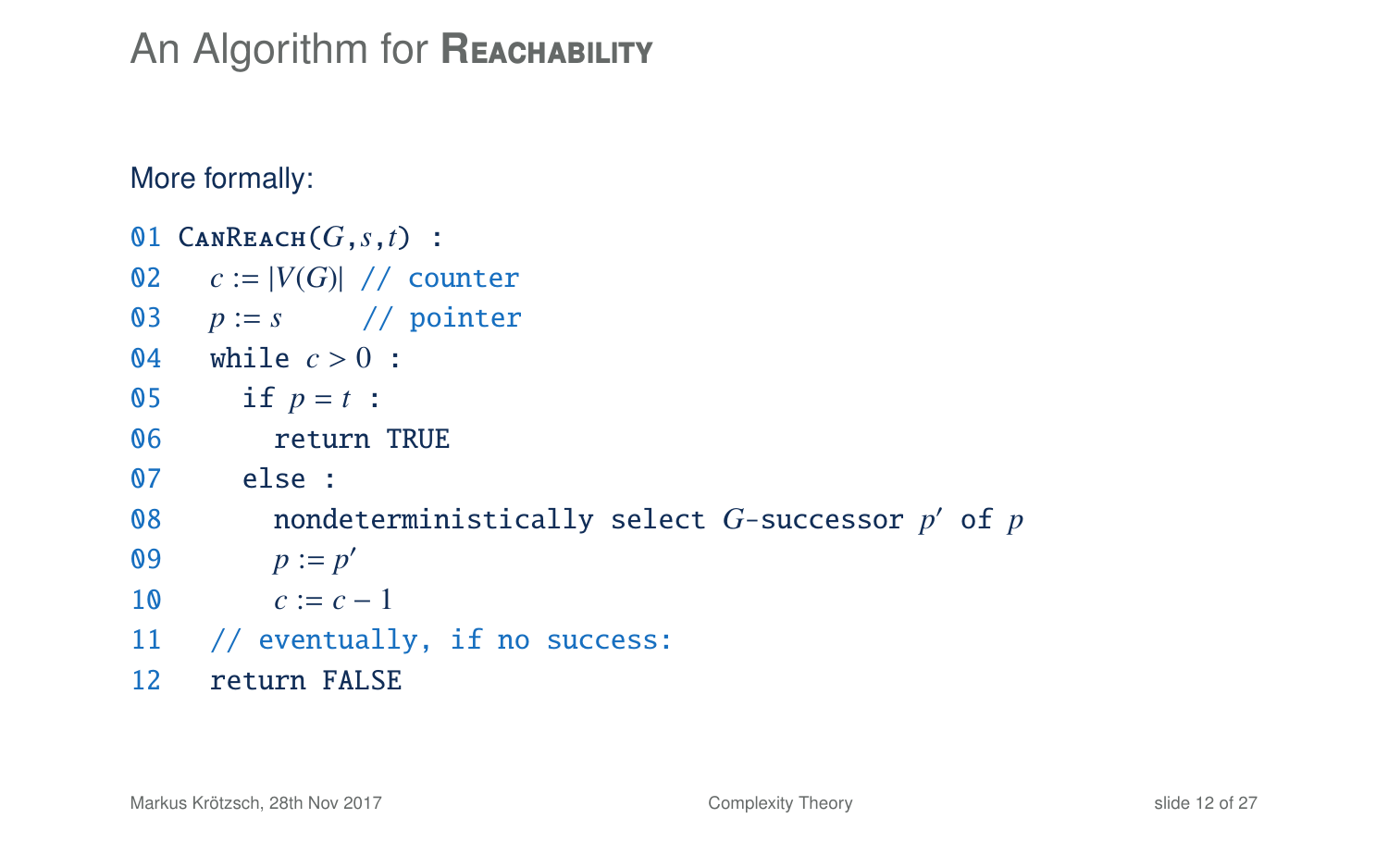## Defining Reductions in Logarithmic Space

To compare the difficulty of problems in P or NL, polynomial-time reductions are useless. Recall the respective result from Lecture 5:

**Theorem 5.22:** If **B** is any language in P,  $\mathbf{B} \neq \emptyset$ , and  $\mathbf{B} \neq \Sigma^*$ , then  $\mathbf{A} \leq_p \mathbf{B}$  for any **A** ∈ P.

This also applies to languages in NL ( $\subseteq$  P).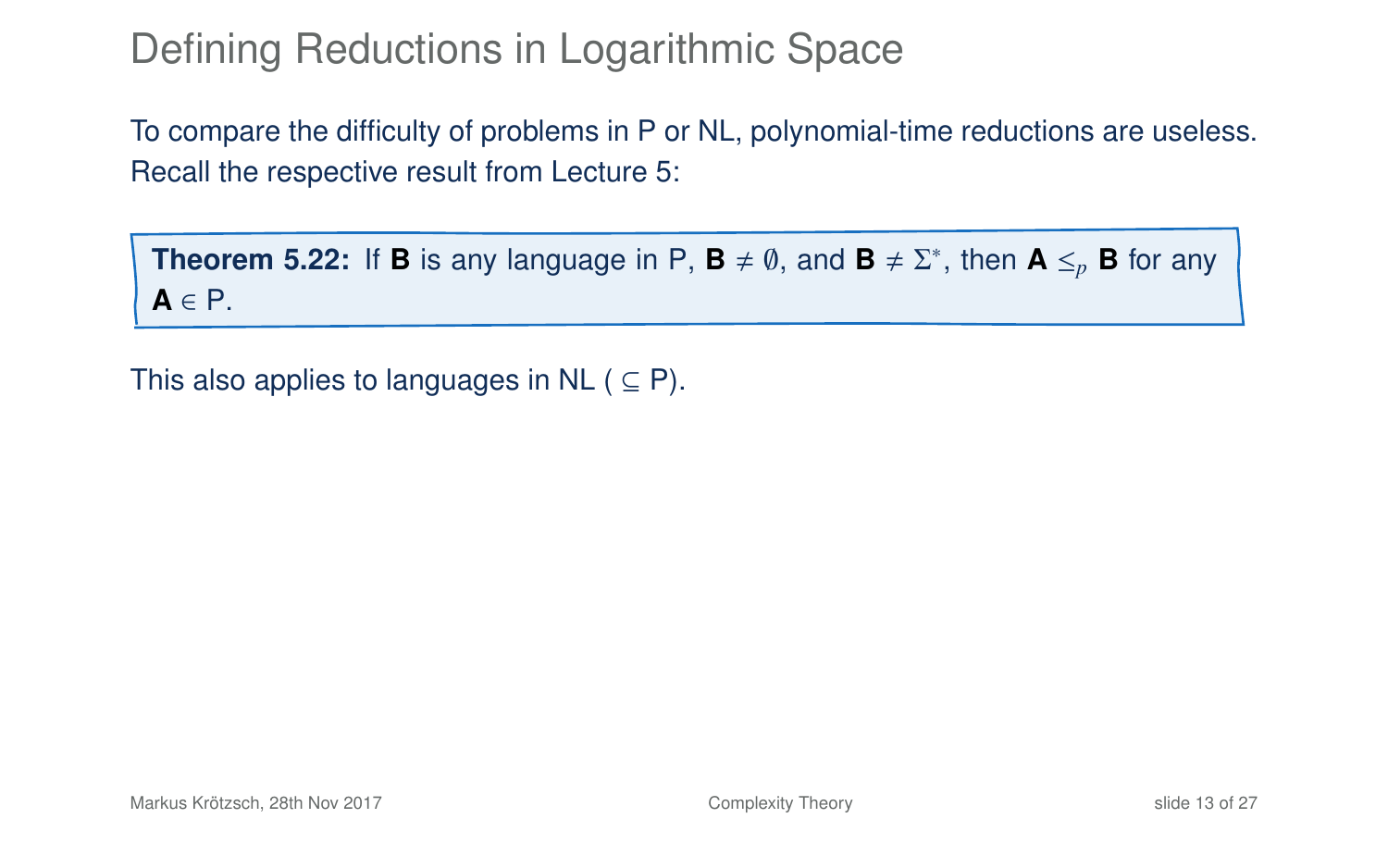## Defining Reductions in Logarithmic Space

To compare the difficulty of problems in P or NL, polynomial-time reductions are useless. Recall the respective result from Lecture 5:

**Theorem 5.22:** If **B** is any language in P,  $\mathbf{B} \neq \emptyset$ , and  $\mathbf{B} \neq \Sigma^*$ , then  $\mathbf{A} \leq_p \mathbf{B}$  for any **A** ∈ P.

This also applies to languages in NL ( $\subseteq$  P).

**Definition 11.4:** A log-space transducer M is a logarithmic space bounded Turing machine with a read-only input tape and a write-only, write-once output tape, and that halts on all inputs.

A log-space transducer M computes a function  $f : \Sigma^* \to \Sigma^*$ , where  $f(w)$  is the content of the output tape of  $M$  running on input  $w$  when  $M$  halts.

In this case, *f* is called a log-space computable function.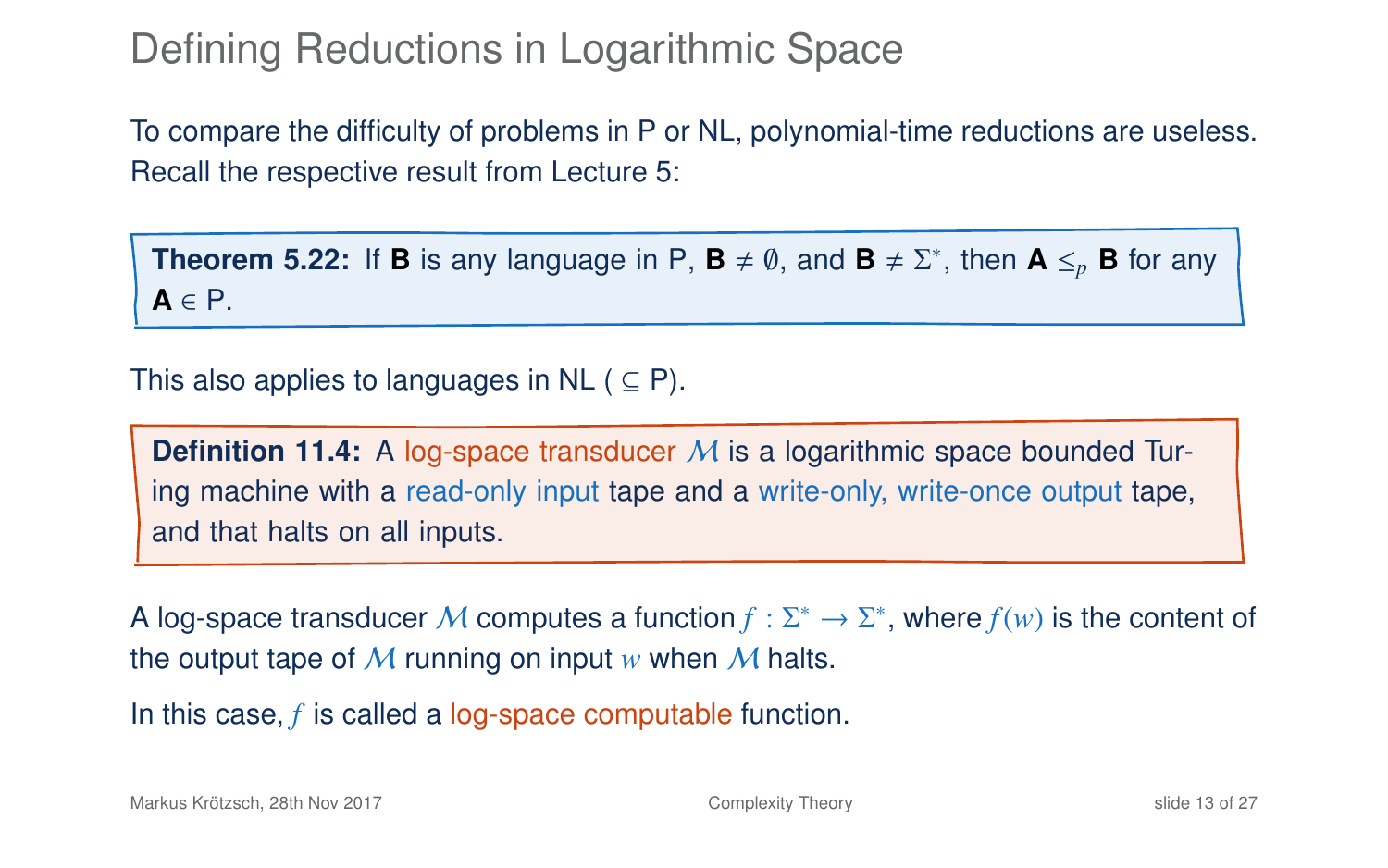# Log-Space Reductions and NL-Completeness

**Definition 11.5:** A log-space reduction from **L** ⊆ Σ<sup>\*</sup> to **L**' ⊆ Σ<sup>\*</sup> is a log-space computable function  $f : \Sigma^* \to \Sigma^*$  such that for all  $w \in \Sigma^*$ :

 $w \in L \iff f(w) \in L'$ 

We write  $L \leq_L L'$  in this case.

**Definition 11.6:** A problem **L** ∈ NL is complete for NL if every other language in NL is log-space reducible to **L**.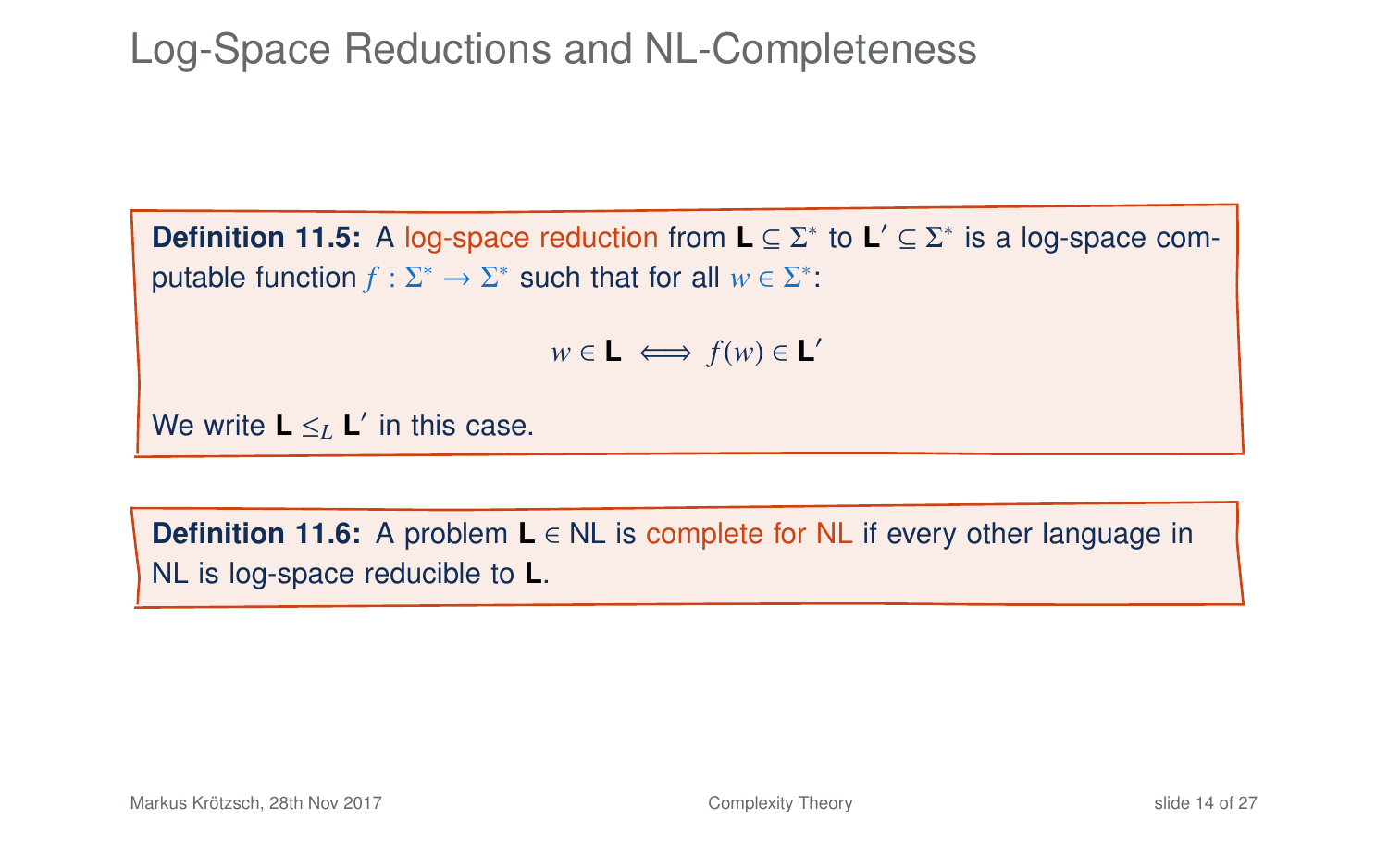Log-space reductions are also used to define P-complete problems:

**Definition 11.7:** A problem **L** ∈ P is complete for P if every other language in P is log-space reducible to **L**.

We will see some examples in later lectures ...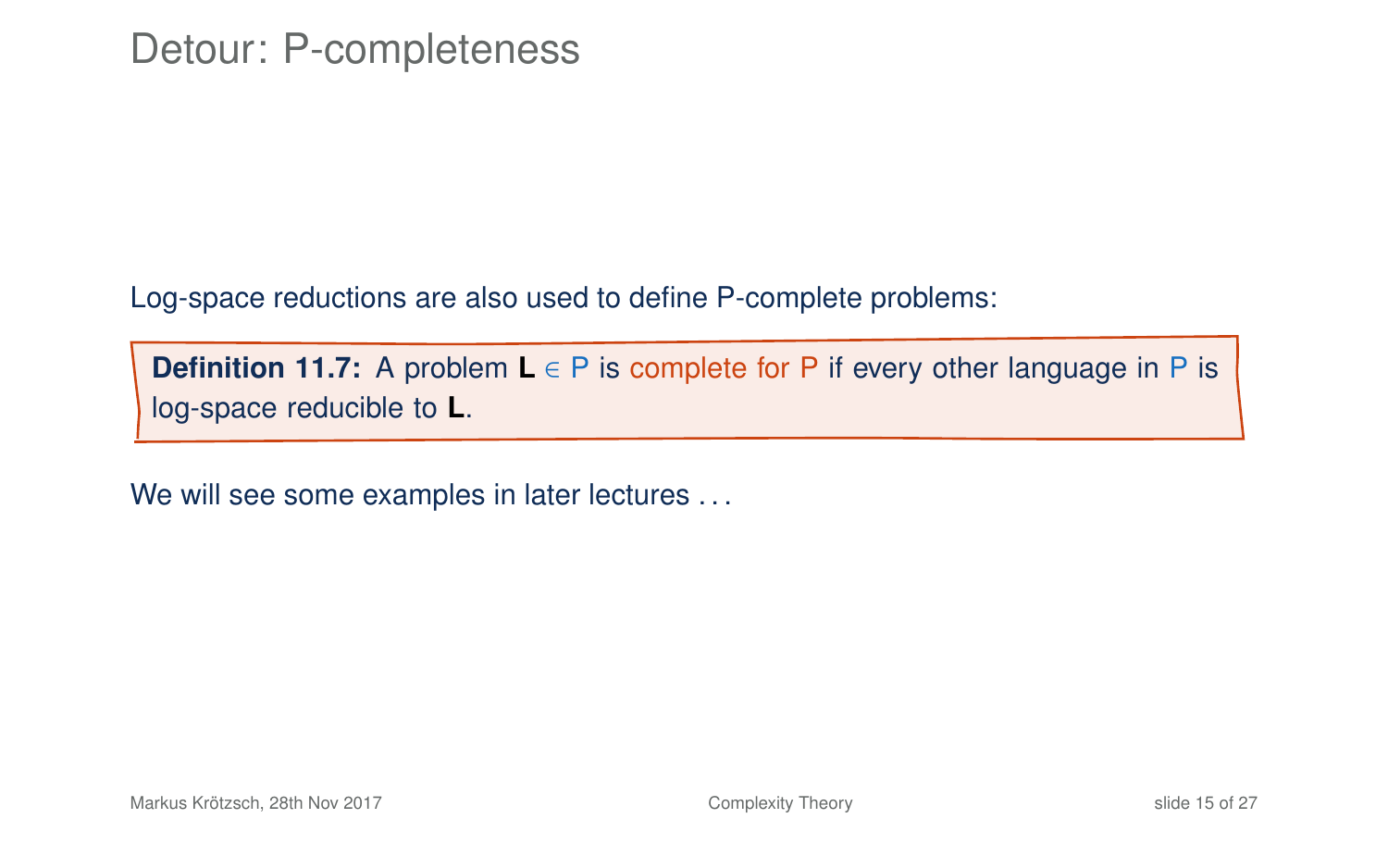#### Remark: Log-space Reductions for Larger Classes?

Could we use log-space reductions instead of polynomial reductions for defining hardness for other classes, e.g., for NP?

- Some authors do this (prominently Papadimitriou)
- All concrete polynomial reductions we have seen can be computed in logarithmic space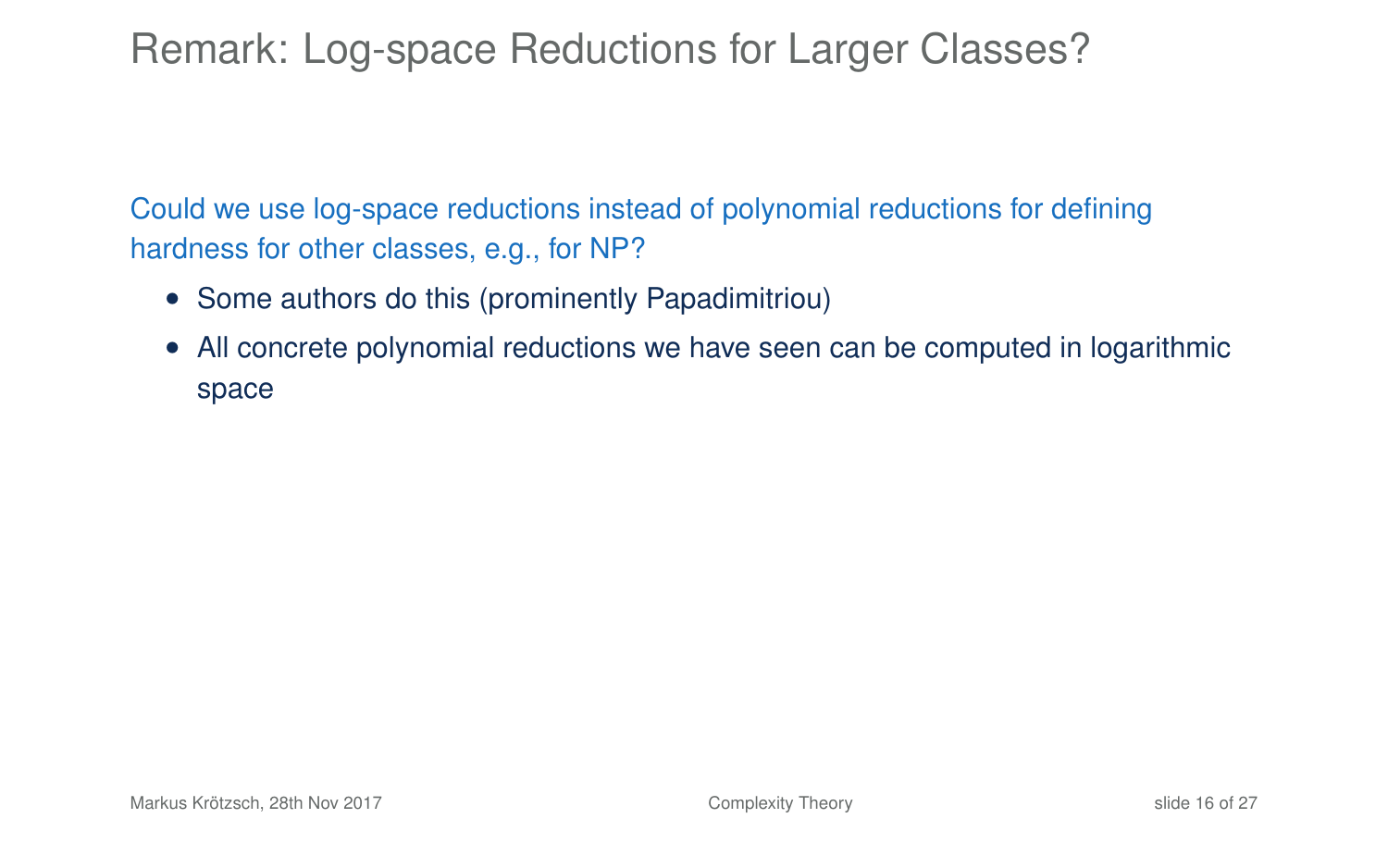#### Remark: Log-space Reductions for Larger Classes?

Could we use log-space reductions instead of polynomial reductions for defining hardness for other classes, e.g., for NP?

- Some authors do this (prominently Papadimitriou)
- All concrete polynomial reductions we have seen can be computed in logarithmic space

**Obvious question:** Are the classes "NP-complete problems under polynomial time reductions" and "NP-complete problems under log-space reductions" different?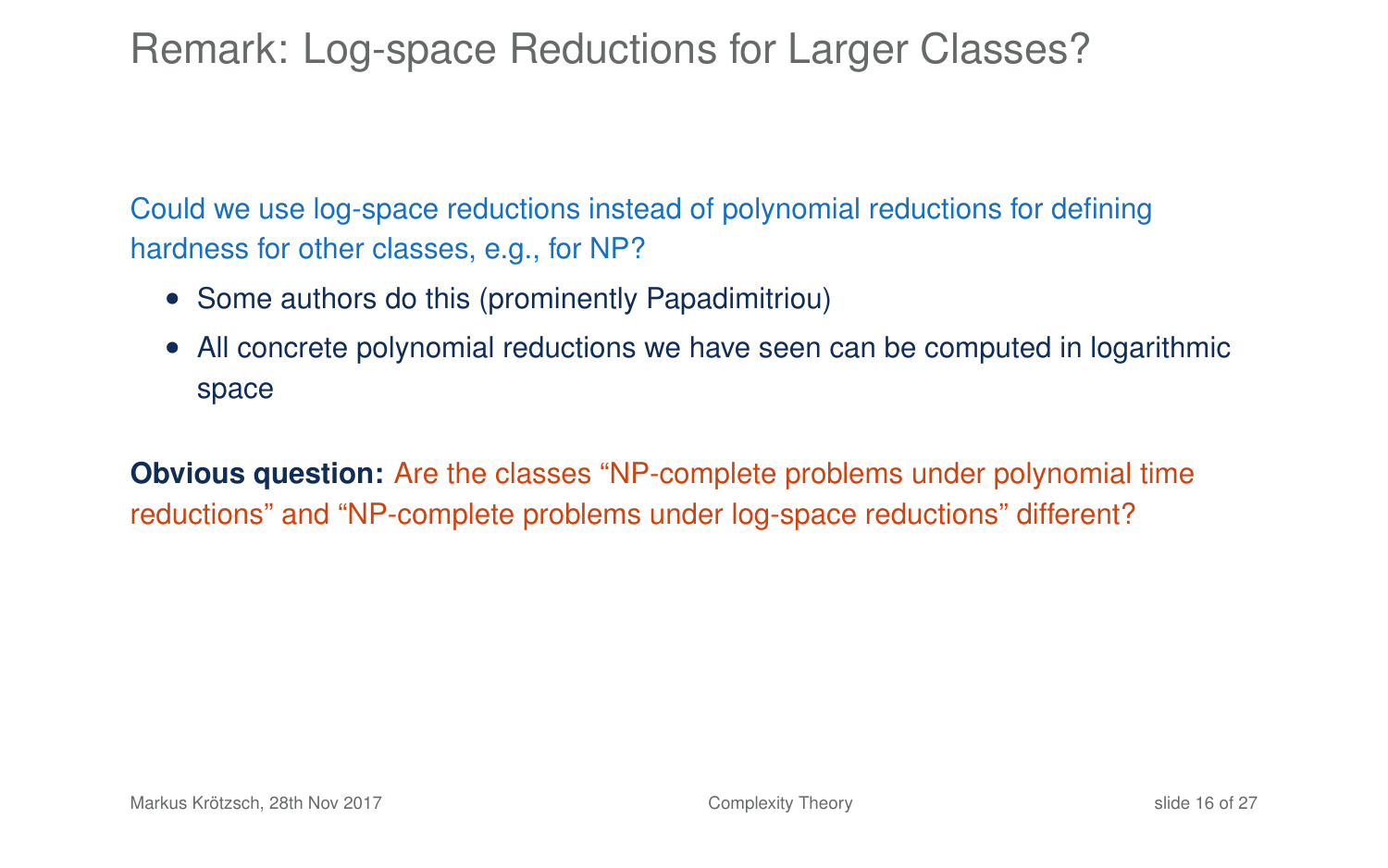Remark: Log-space Reductions for Larger Classes?

Could we use log-space reductions instead of polynomial reductions for defining hardness for other classes, e.g., for NP?

- Some authors do this (prominently Papadimitriou)
- All concrete polynomial reductions we have seen can be computed in logarithmic space

**Obvious question:** Are the classes "NP-complete problems under polynomial time reductions" and "NP-complete problems under log-space reductions" different?

**Today's answer:** Nobody knows (YCTBF)

(at least we have not seen any example of such differences, so it might not matter much in practice)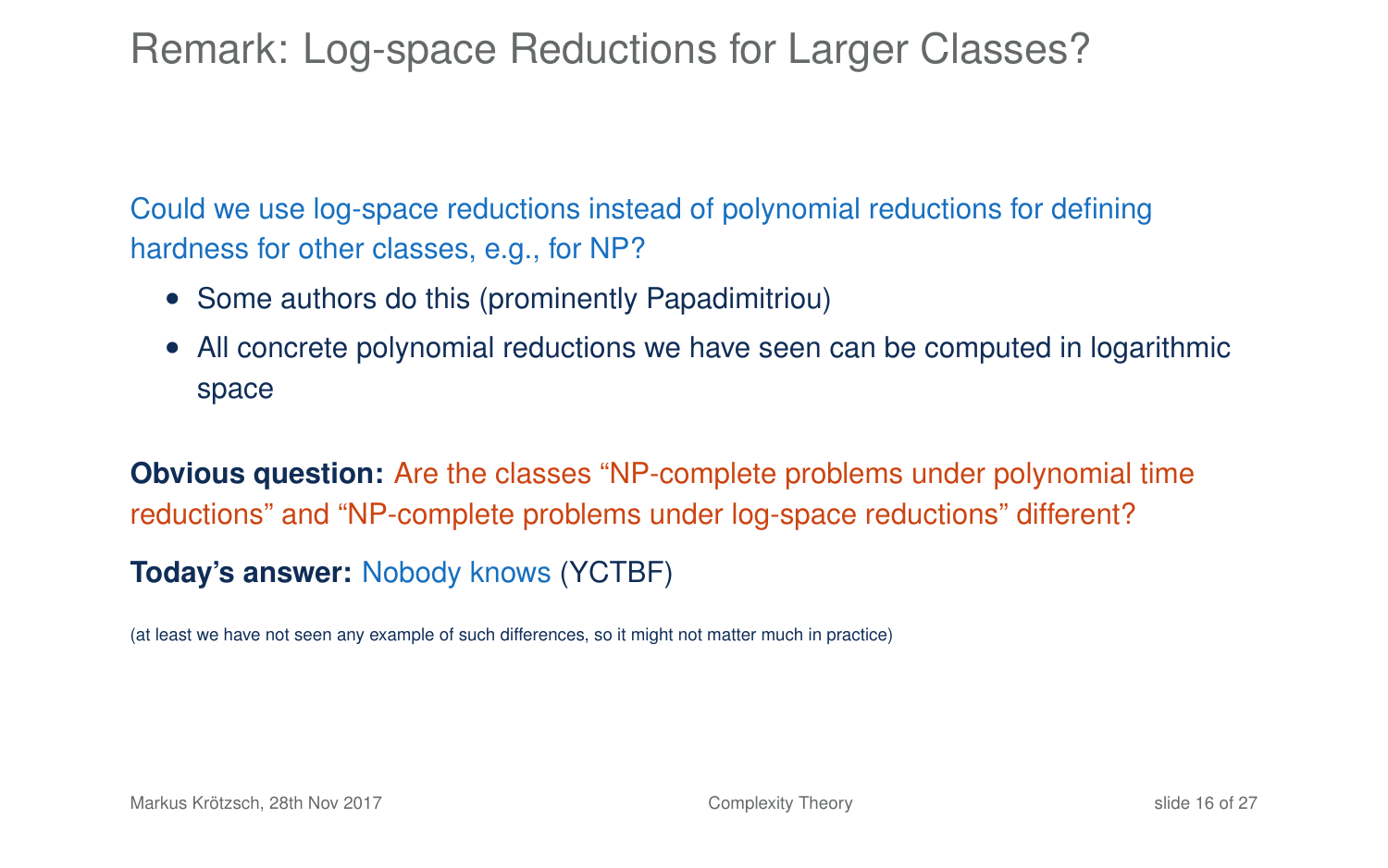#### An NL-Complete Problem

**Theorem 11.8: REACHABILITY IS NL-complete.** 

**Proof idea:** Let M be a non-deterministic log-space TM deciding **L**.

On input *w*:

- (1) modify Turing machine to have a unique accepting configuration (easy)
- (2) construct the configuration graph (graph whose nodes are configurations of  $\overline{M}$  and edges represent possible computational steps of M on *w*)
- (3) find a path from the start configuration to the accepting configuration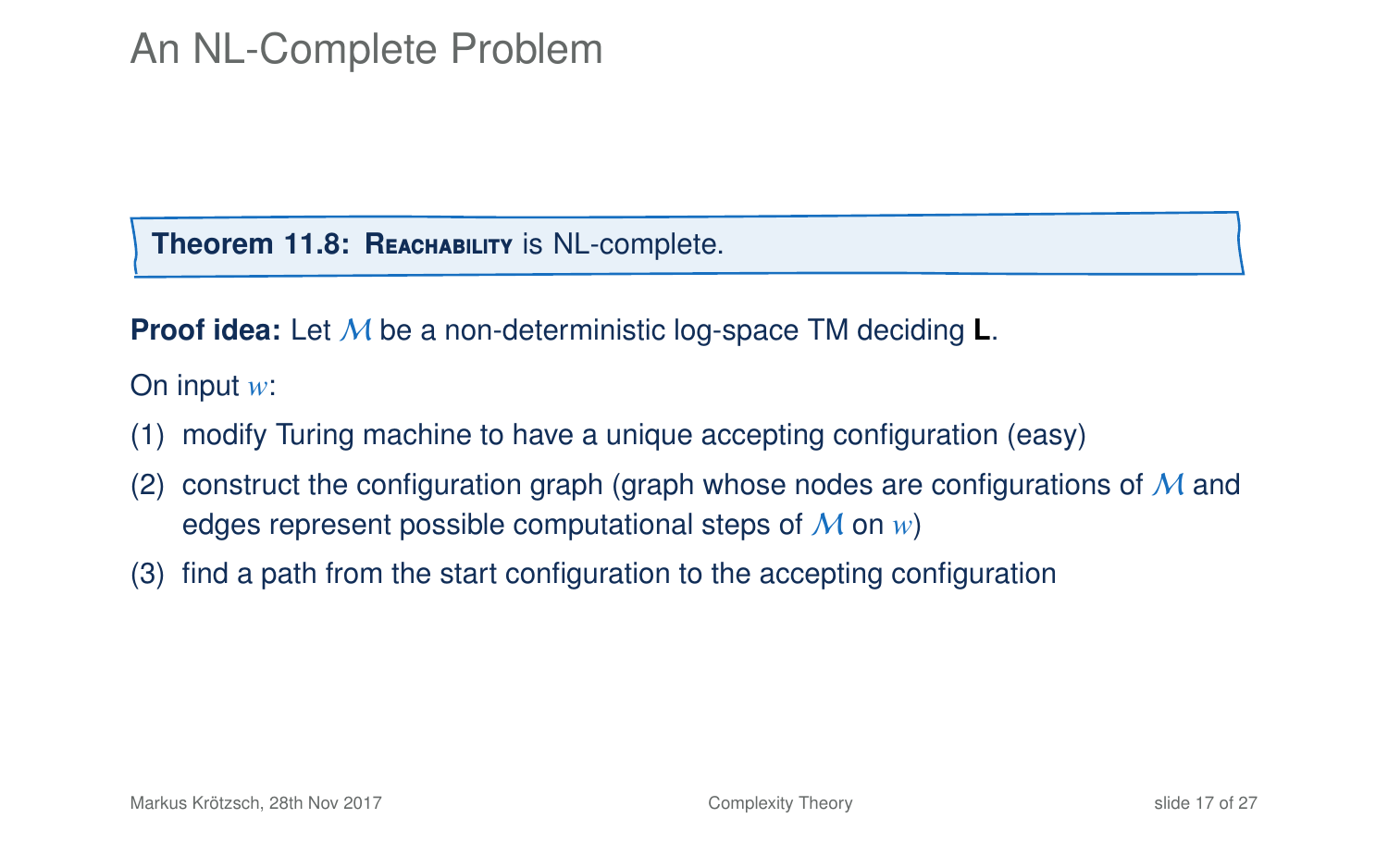#### NL-Completeness

**Proof sketch:** We construct  $\langle G, s, t \rangle$  from M and w using a log-space transducer:

- (1) A configuration  $(a, w_2, (p_1, p_2))$  of M can be described in c log *n* space for some constant *c* and  $n = |w|$ .
- (2) List the nodes of *G* by going through all strings of length *c* log *n* and outputting those that correspond to legal configurations.
- (3) List the edges of *G* by going through all pairs of strings (*C*<sup>1</sup>,*C*2) of length *c* log *n* and outputting those pairs where  $C_1 \vDash_{\mathcal{M}} C_2$ .
- (4) *s* is the starting configuration of *G*.
- (5) Assume w.l.o.g. that M has a single accepting configuration *t*.
- *w* ∈ **L** iff  $\langle G, s, t \rangle$  ∈ **Reachability**

(see also Sipser, Theorem 8.25)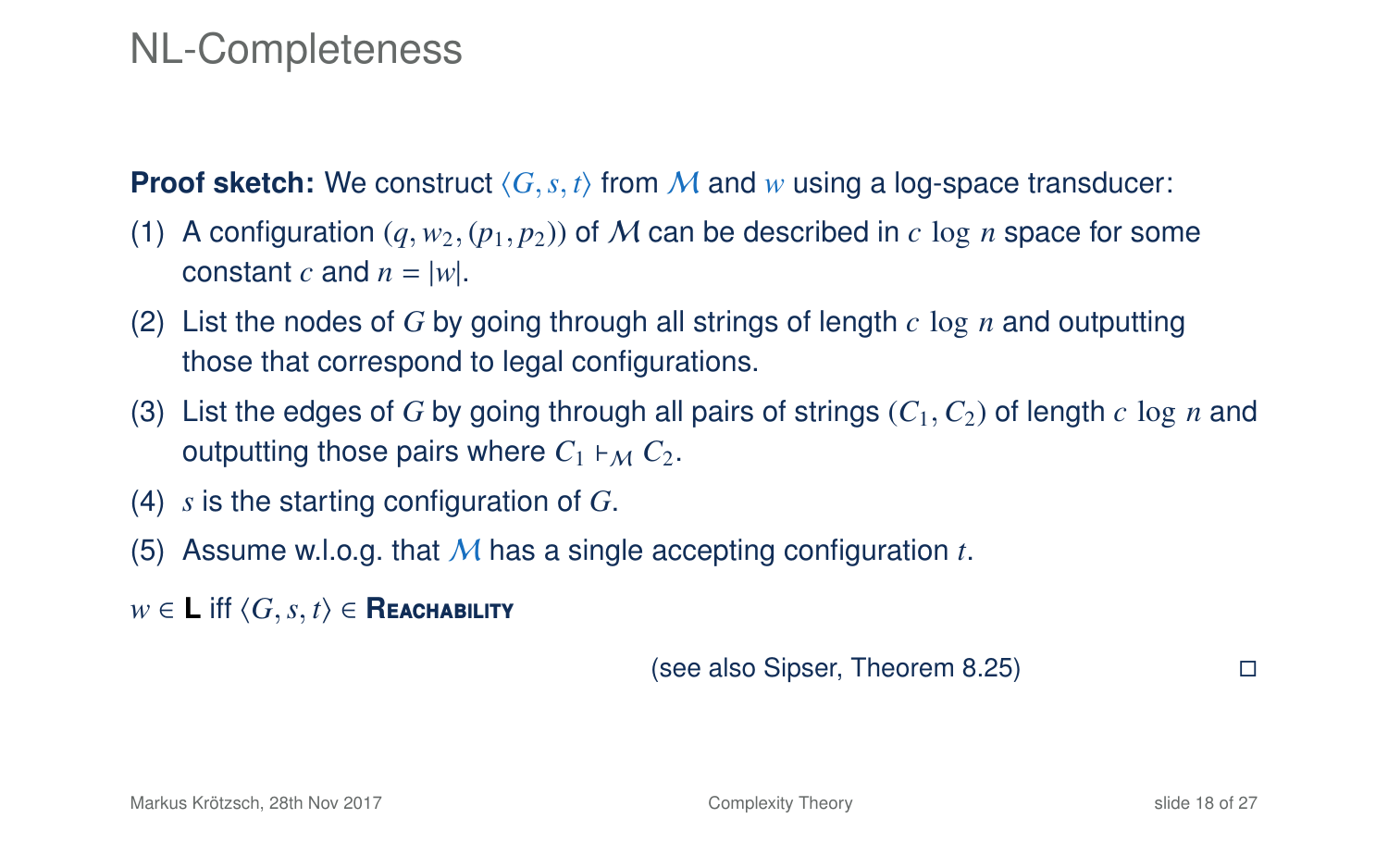#### coNL

As for time, we consider complement classes for space.

Recall Definition 9.6:

For a complexity class C, we define  $\text{coC} := \{L \mid \overline{L} \in C\}.$ 

#### Complement classes for space:

- $coNL := \{L | \overline{L} \in NL\}$
- coNPSpace  $:= \{L \mid \overline{L} \in \text{NPSpace}\}\$

#### From Savitch's theorem:

PSpace = NPSpace and hence coNPSpace = PSpace, but merely NL ⊆ DSpace (log<sup>2</sup> *n*) and hence coNL ⊆ DSpace (log<sup>2</sup> *n*)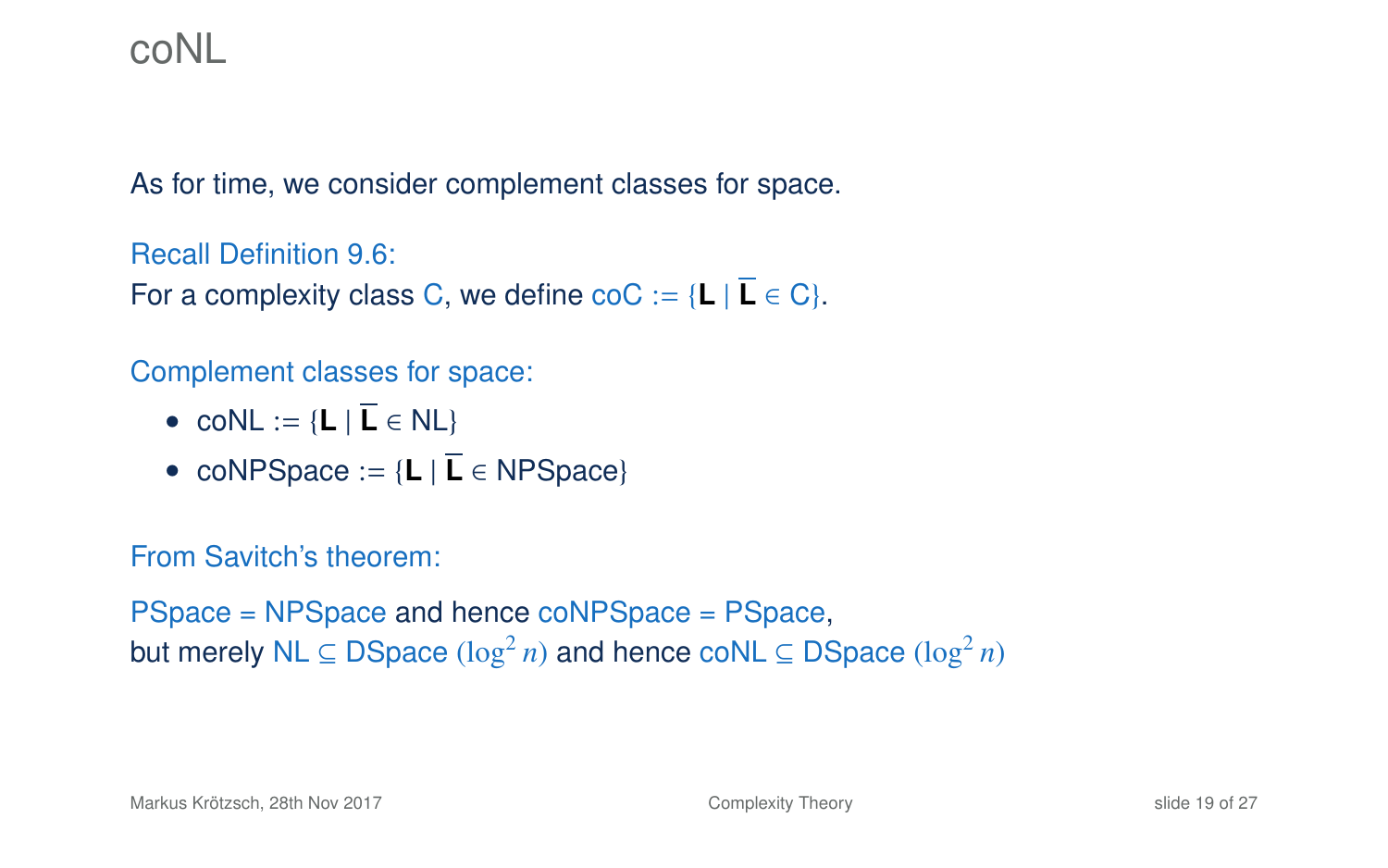#### The NL vs. coNL Problem

Another famous problem in complexity theory: is  $NL = \text{co}NL$ ?

- First stated in 1964 [Kuroda]
- Related question: are complements of context-sensitive languages also context-sensitive? (such languages are recognized by linear-space bounded TMs)
- Open for decades, although most experts believe  $NL \neq \text{co}NL$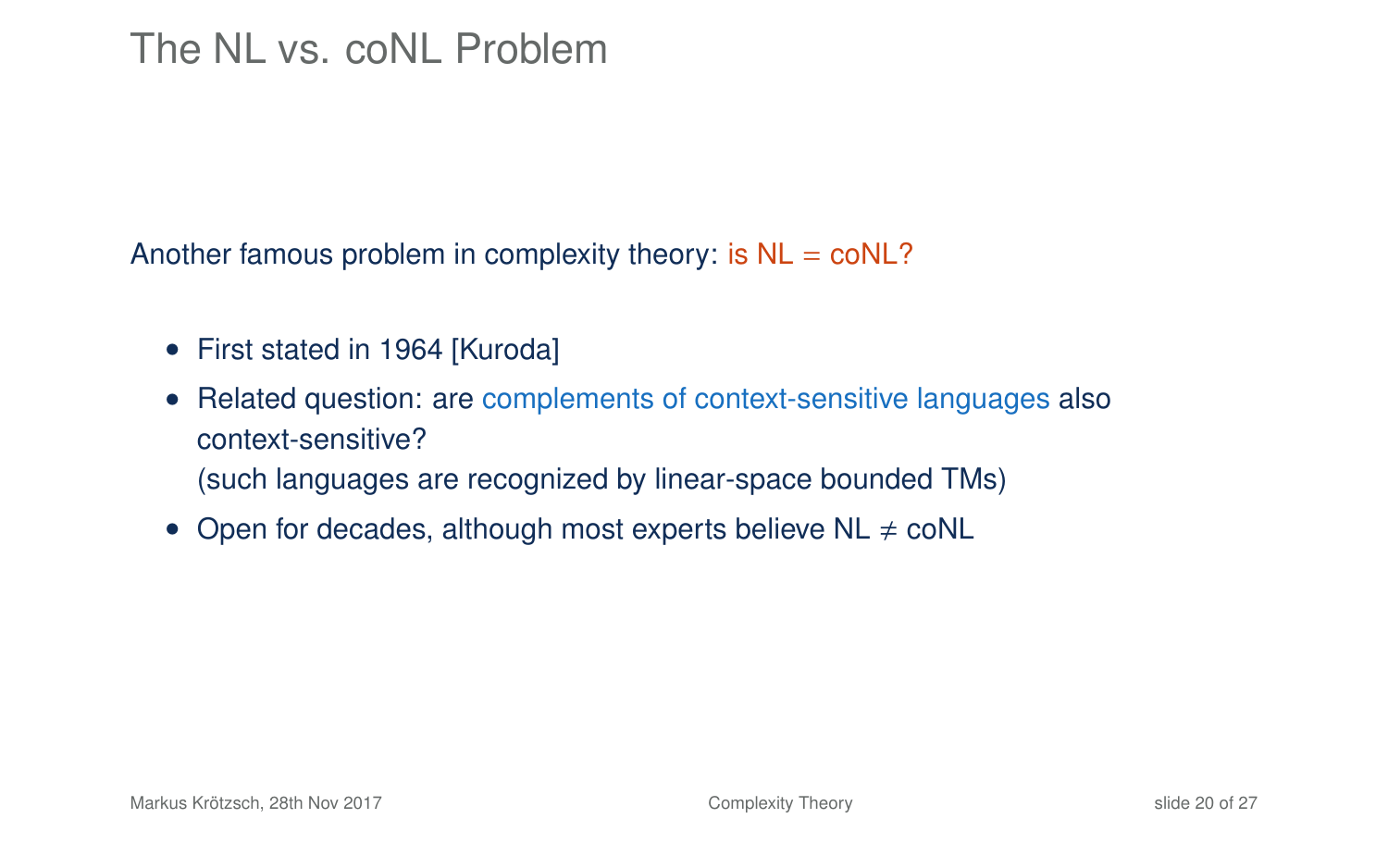## The Immerman-Szelepcsényi Theorem

Surprisingly, two independent people resolve the NL vs. coNL problem simutaneously in 1987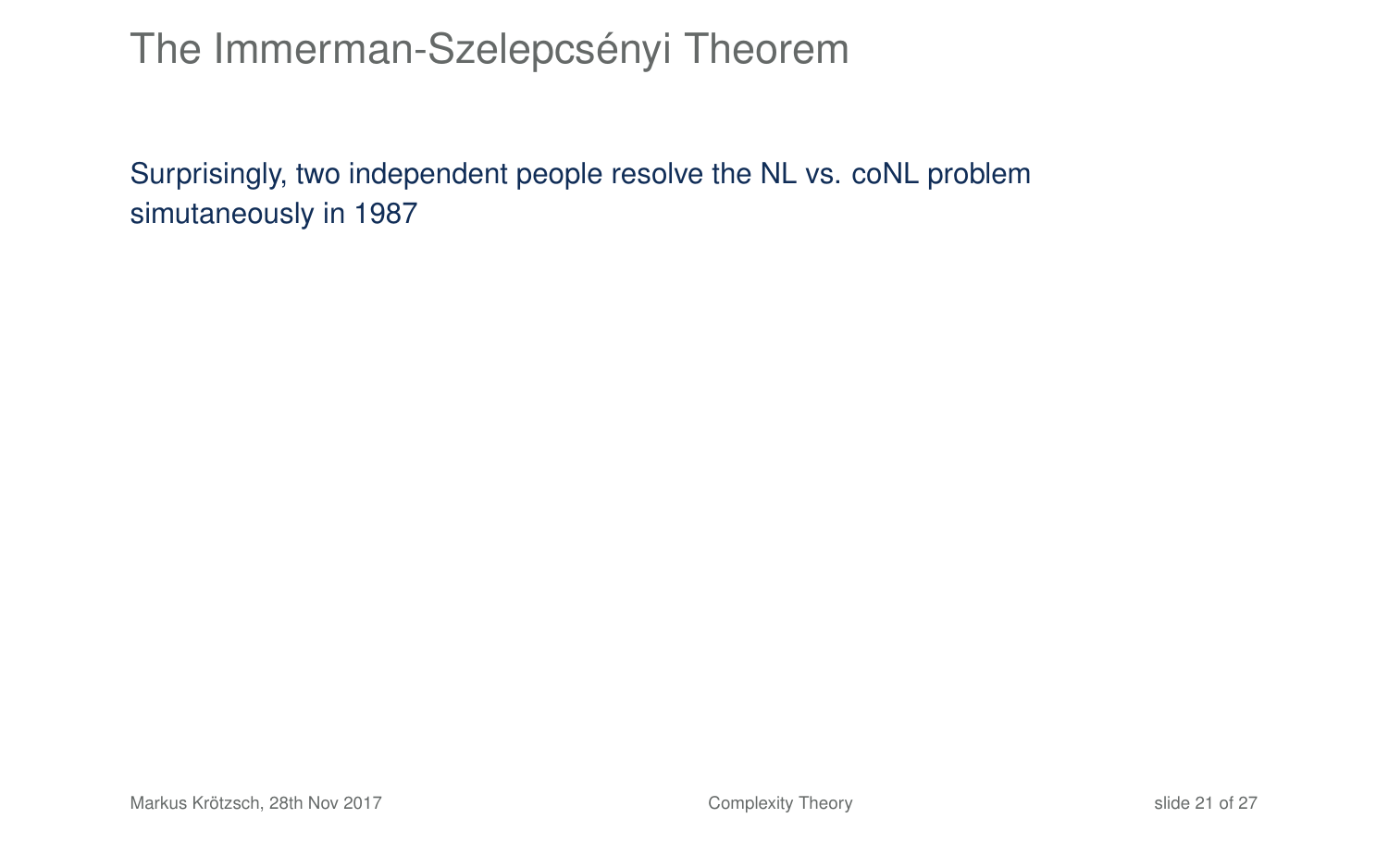# The Immerman-Szelepcsényi Theorem

Surprisingly, two independent people resolve the NL vs. coNL problem simutaneously in 1987

More surprisingly, they show the opposite of what everyone expected:

**Theorem 11.9 (Immerman 1987/Szelepcsényi 1987):** NL = coNL.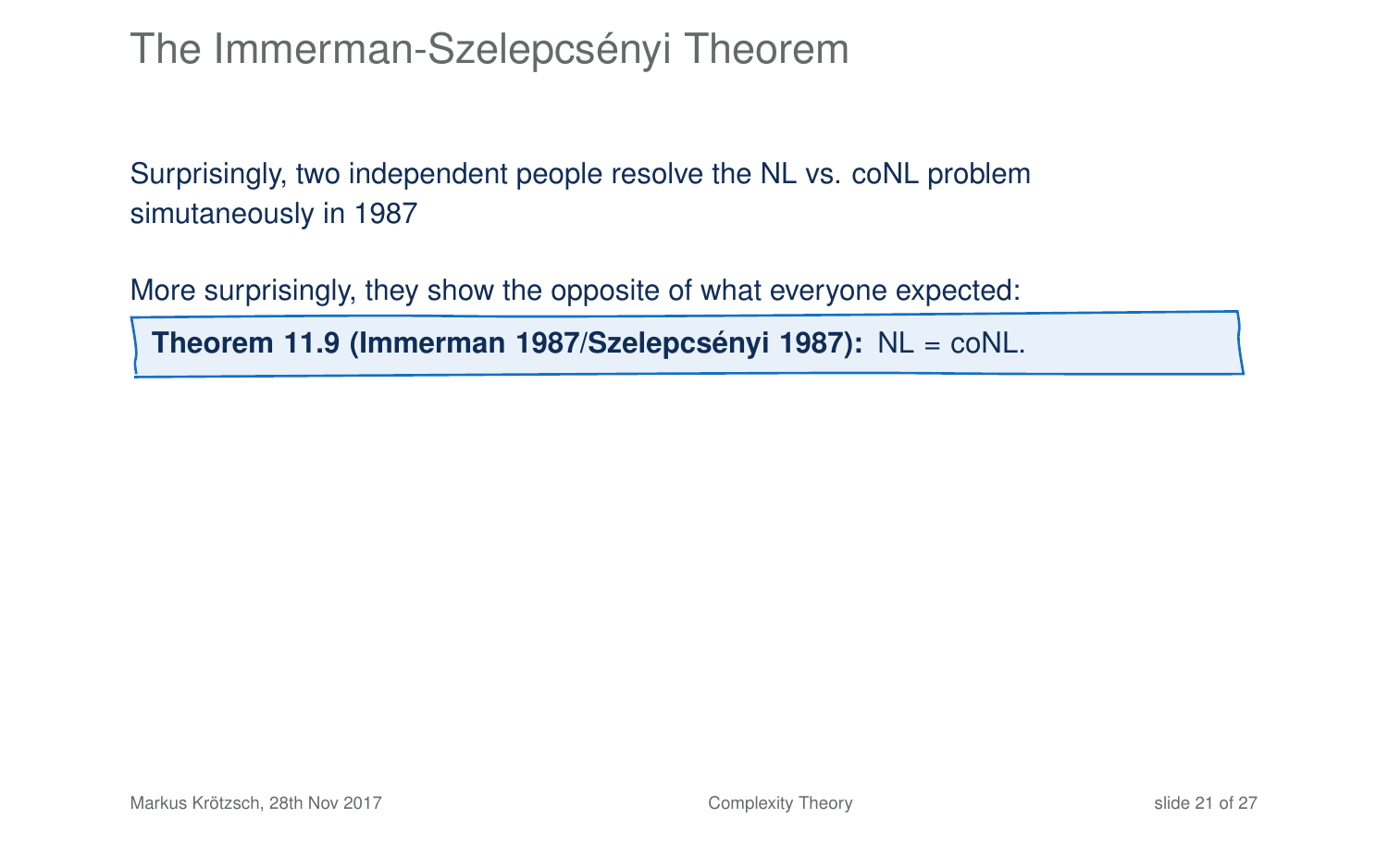# The Immerman-Szelepcsényi Theorem

Surprisingly, two independent people resolve the NL vs. coNL problem simutaneously in 1987

More surprisingly, they show the opposite of what everyone expected:

**Theorem 11.9 (Immerman 1987/Szelepcsényi 1987):** NL = coNL.

**Proof:** Show that **REACHABILITY** is in NL. (Why does this suffice?)

Remark: alternative explanations provided by

- Sipser (Theorem 8.27)
- Dick Lipton's blog entry [We All Guessed Wrong \(link\)](https://rjlipton.wordpress.com/2009/02/19/we-all-guessed-wrong/)
- Wikipedia [Immerman–Szelepcsényi theorem](https://en.wikipedia.org/wiki/Immerman%E2%80%93Szelepcs%C3%A9nyi_theorem)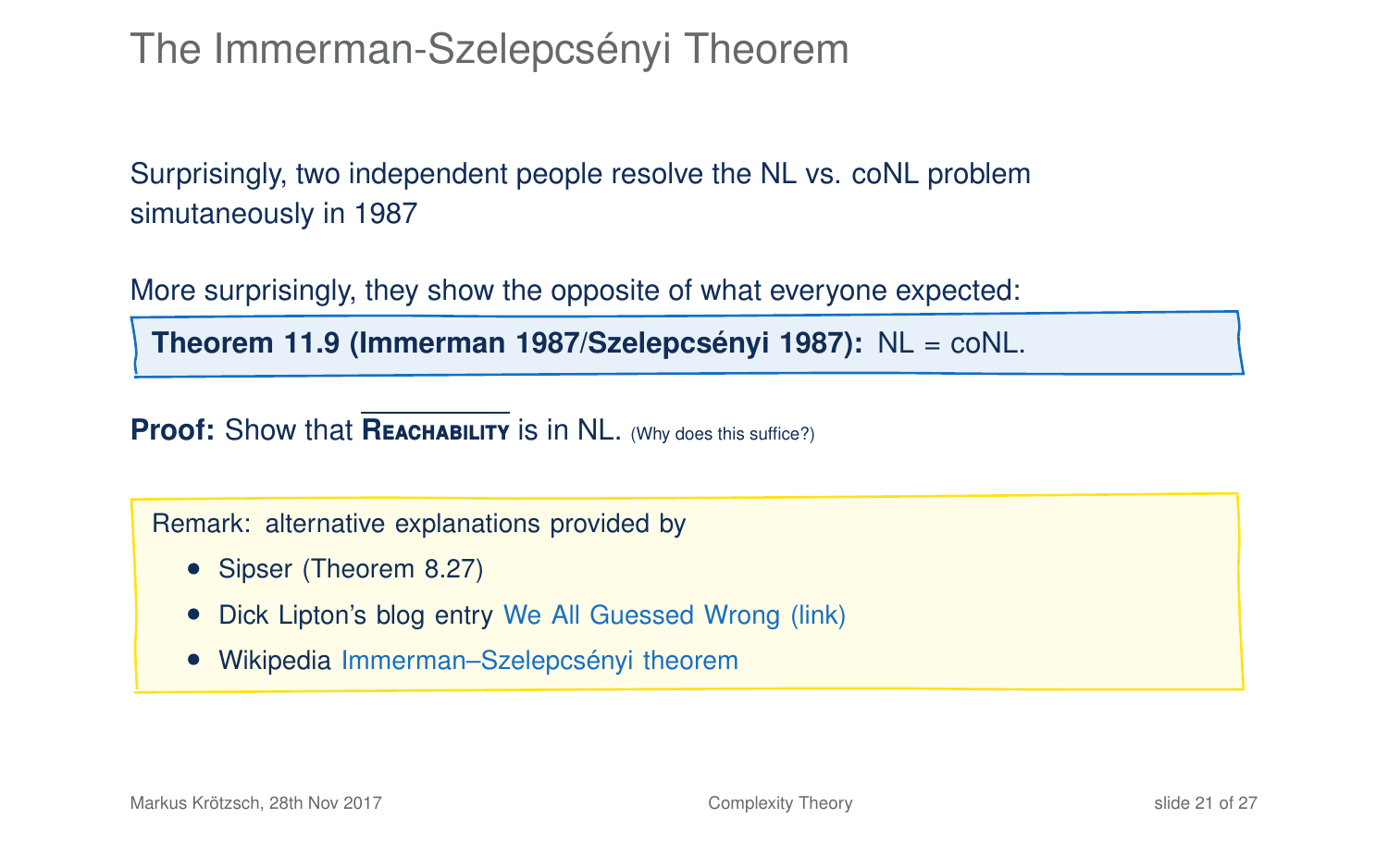How could we check in logarithmic space that *t* is not reachable from *s*?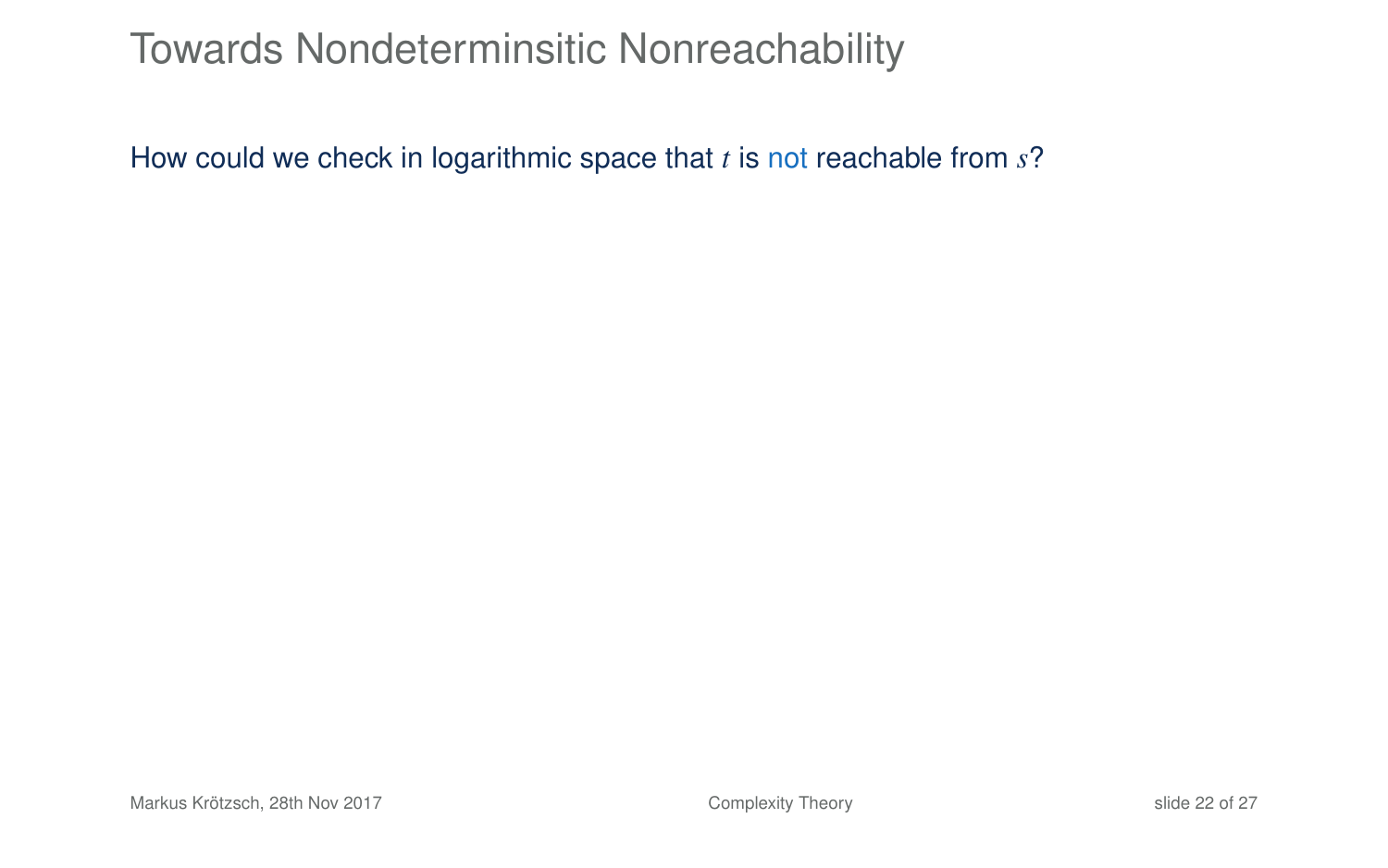How could we check in logarithmic space that *t* is not reachable from *s*?

Initial idea: iterate through all reachable nodes looking for *t*

- 01 NAIVENONREACH $(G, s, t)$  :<br>02 for each vertex  $v$  c
- for each vertex  $v$  of  $G$  :
- 03 if CANREACH( $G$ ,  $s$ ,  $v$ ) and  $v = t$  :<br>04 return FALSE
- return FALSE
- 05 // eventually, if FALSE was not returned above:
- 06 return TRUE

Does this work?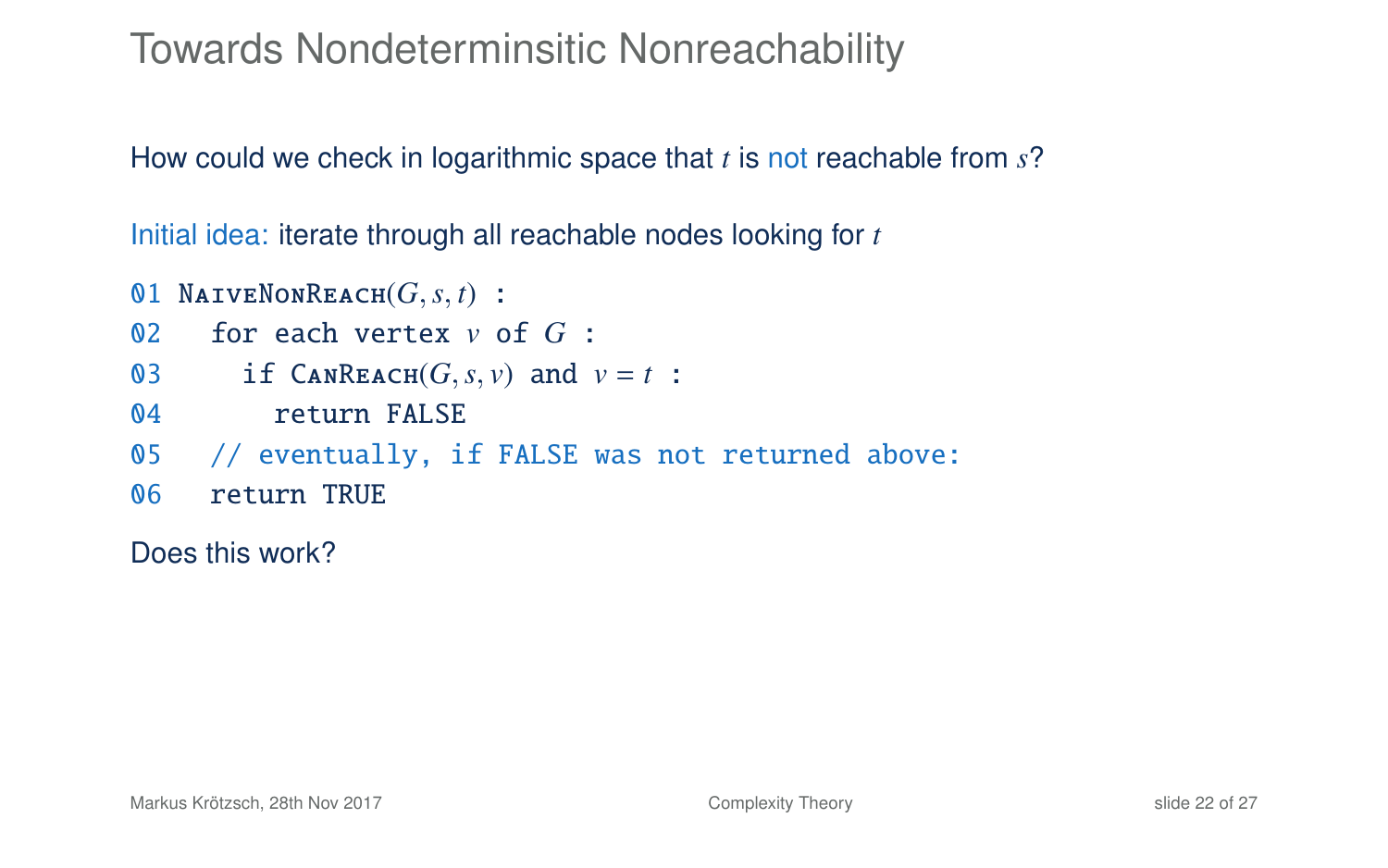How could we check in logarithmic space that *t* is not reachable from *s*?

Initial idea: iterate through all reachable nodes looking for *t*

```
01 NAIVENONREACH(G, s, t) :<br>02 for each vertex v c
      for each vertex v of G :
03 if \text{CanReach}(G, s, v) and v = t:<br>04 return FALSE
           return FALSE
05 // eventually, if FALSE was not returned above:
06 return TRUE
```
Does this work?

No: the check CanReach(*G*,*s*, *v*) may fail even if *v* is reachable from *s* Hence there are many (nondeterministic) runs where the algorithm accepts, although *t* is reachable from *s*.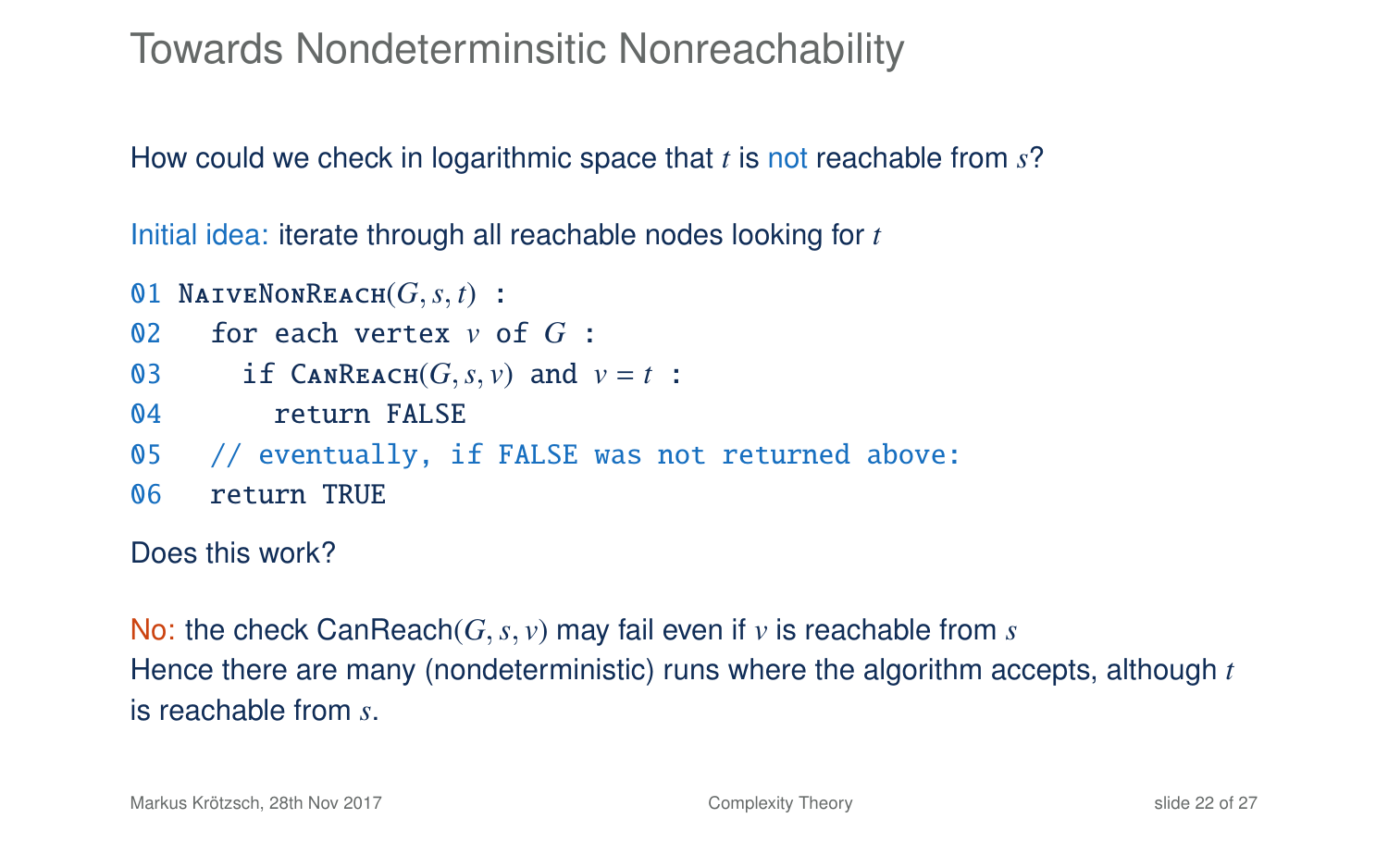Things would be different if we knew the number *count* of vertices reachable from *s*:

```
01 COUNTINGNONREACH(G, s, t, count) :<br>02 reached := 0
```

```
reached := 0
```

```
03 for each vertex v of G :
```

```
04 if \text{CanReach}(G, s, v):<br>05 reached := reached +
```

```
reached := reached + 1
```

```
06 if v = t :
```

```
07 return FALSE
```

```
08 // eventually, if FALSE was not returned above:
```

```
09 return (count = reached)
```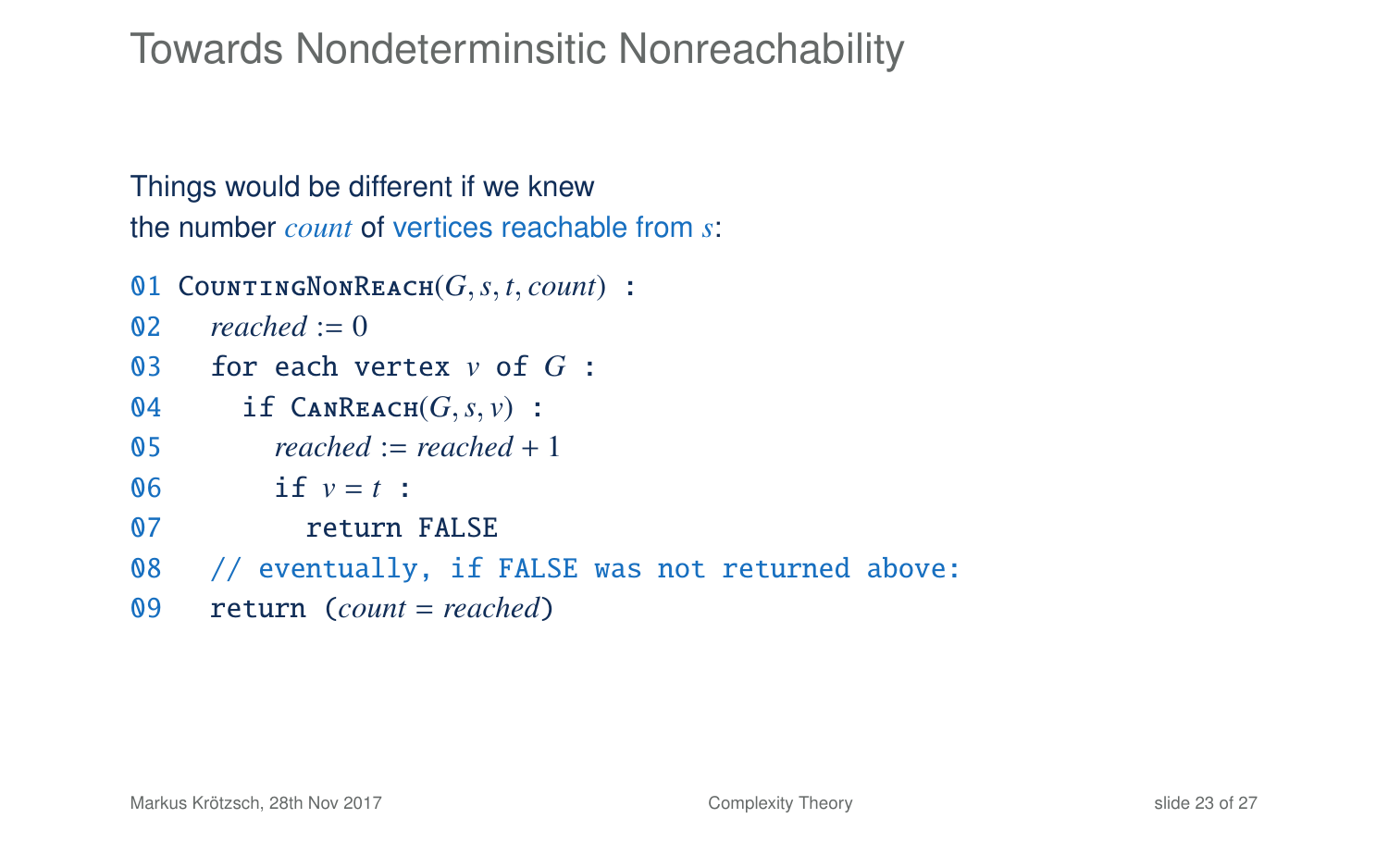Things would be different if we knew the number *count* of vertices reachable from *s*:

```
01 COUNTINGNONREACH(G, s, t, count) :<br>02 reached := 0
```

```
reached := 0
```

```
03 for each vertex v of G :
```

```
04 if \text{CanReach}(G, s, v):<br>05 reached := reached +
```

```
reached := reached + 1
```

```
06 if v = t :
```

```
07 return FALSE
```

```
08 // eventually, if FALSE was not returned above:
```

```
09 return (count = reached)
```
Problem: how can we know *count*?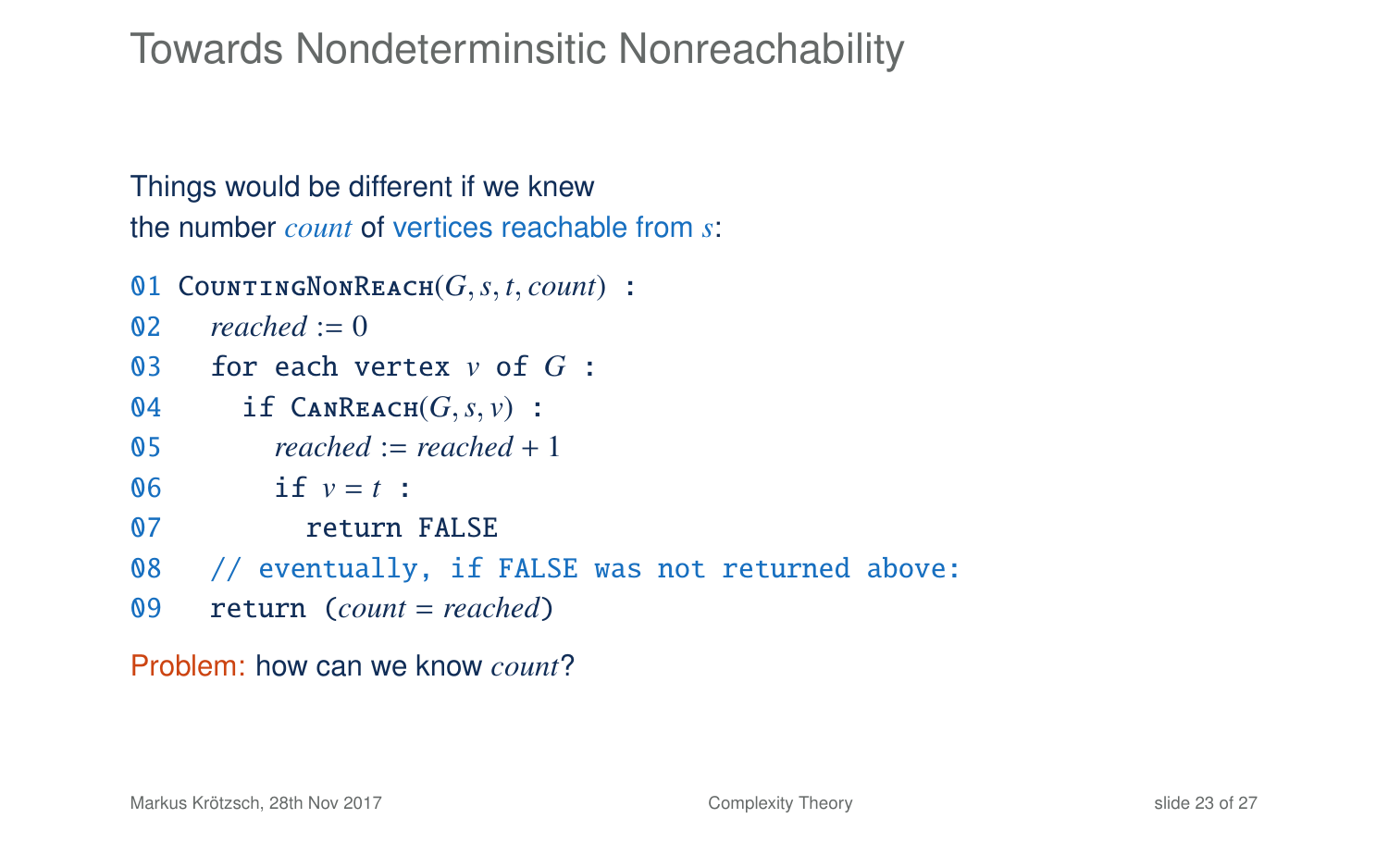## Counting Reachable Vertices – Intuition

Idea:

- Count number of vertices reachable in at most *length* steps
	- we call this number *countlength*
	- then the number we are looking for is  $count = count_{|V(G)|-1}$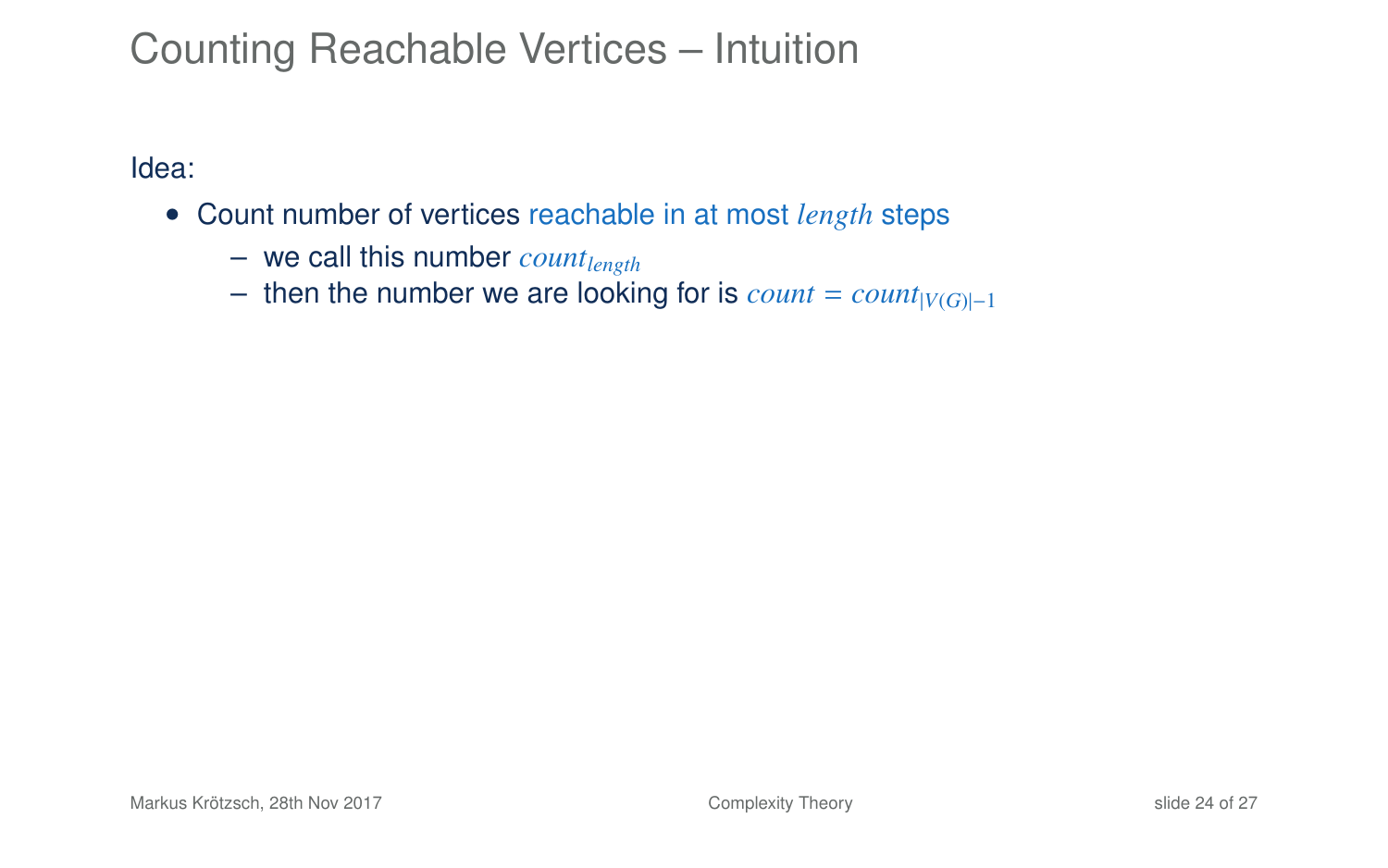## Counting Reachable Vertices – Intuition

Idea:

- Count number of vertices reachable in at most *length* steps
	- we call this number *countlength*
	- then the number we are looking for is  $count = count_{|V(G)|-1}$
- Use a limited-length reachability test: CanReach(*G*, *s*, *v*, *length*): "*t* reachable from *s* in *G* in  $\leq$  *length* steps" (we actually implemented CanReach( $G, s, v$ ) as CanReach( $G, s, v, |V(G)| - 1$ ))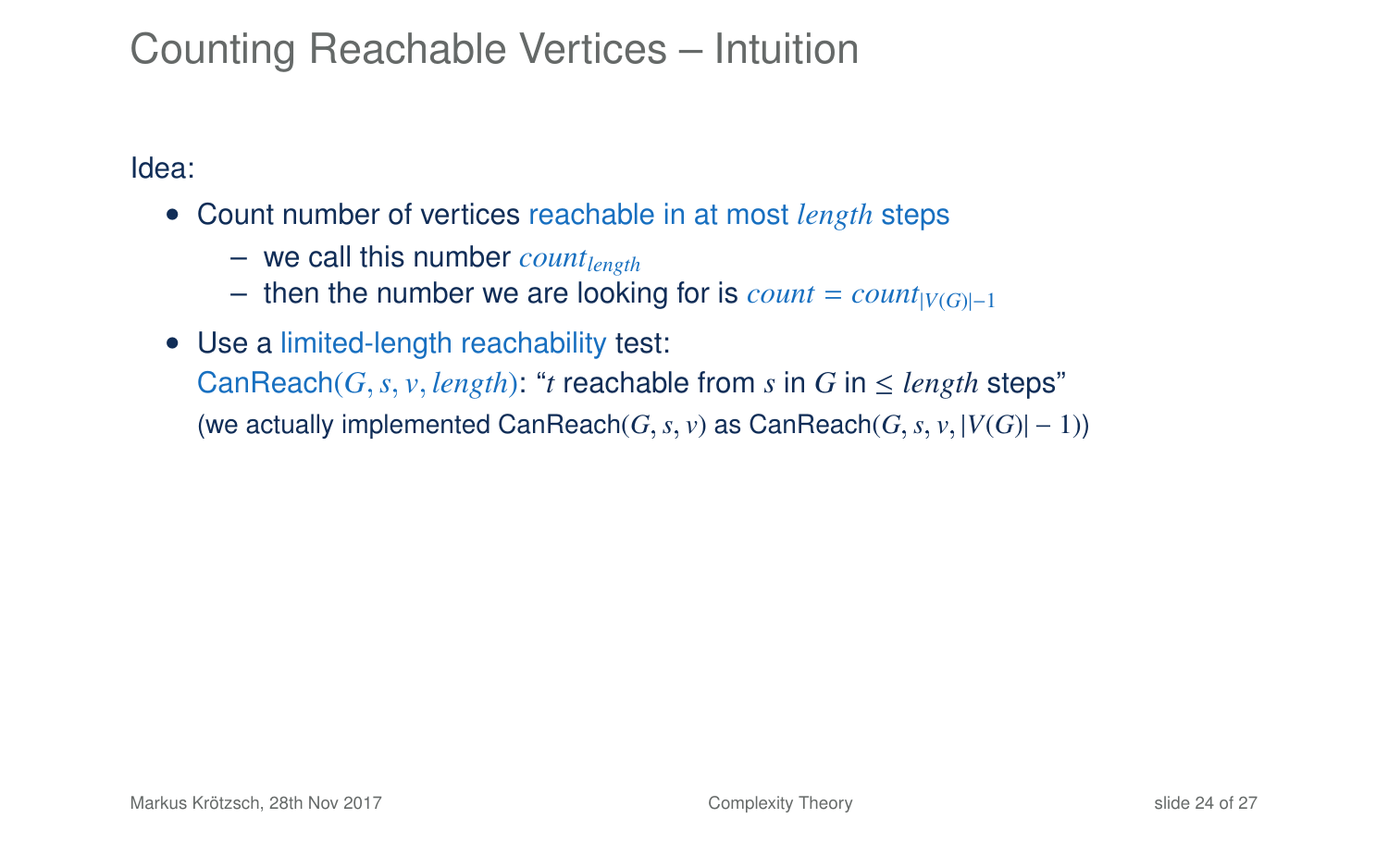### Counting Reachable Vertices – Intuition

Idea:

- Count number of vertices reachable in at most *length* steps
	- we call this number *countlength*
	- $-$  then the number we are looking for is  $count = count|V(G)|-1$
- Use a limited-length reachability test: CanReach(*G*, *s*, *v*, *length*): "*t* reachable from *s* in *G* in  $\leq$  *length* steps" (we actually implemented CanReach( $G, s, v$ ) as CanReach( $G, s, v, |V(G)| - 1$ ))
- Compute the count iteratively, starting with *length* = 0 steps:
	- for *length* > <sup>0</sup>, go through all vertices *<sup>u</sup>* of *<sup>G</sup>* and check if they are reachable
	- to do this, for each such *u*, go through all *v* reachable by a shorter path, and check if you can directly reach *u* from them
	- use the counting trick to make sure you don't miss any *v* (the required number *countlength* was computed before)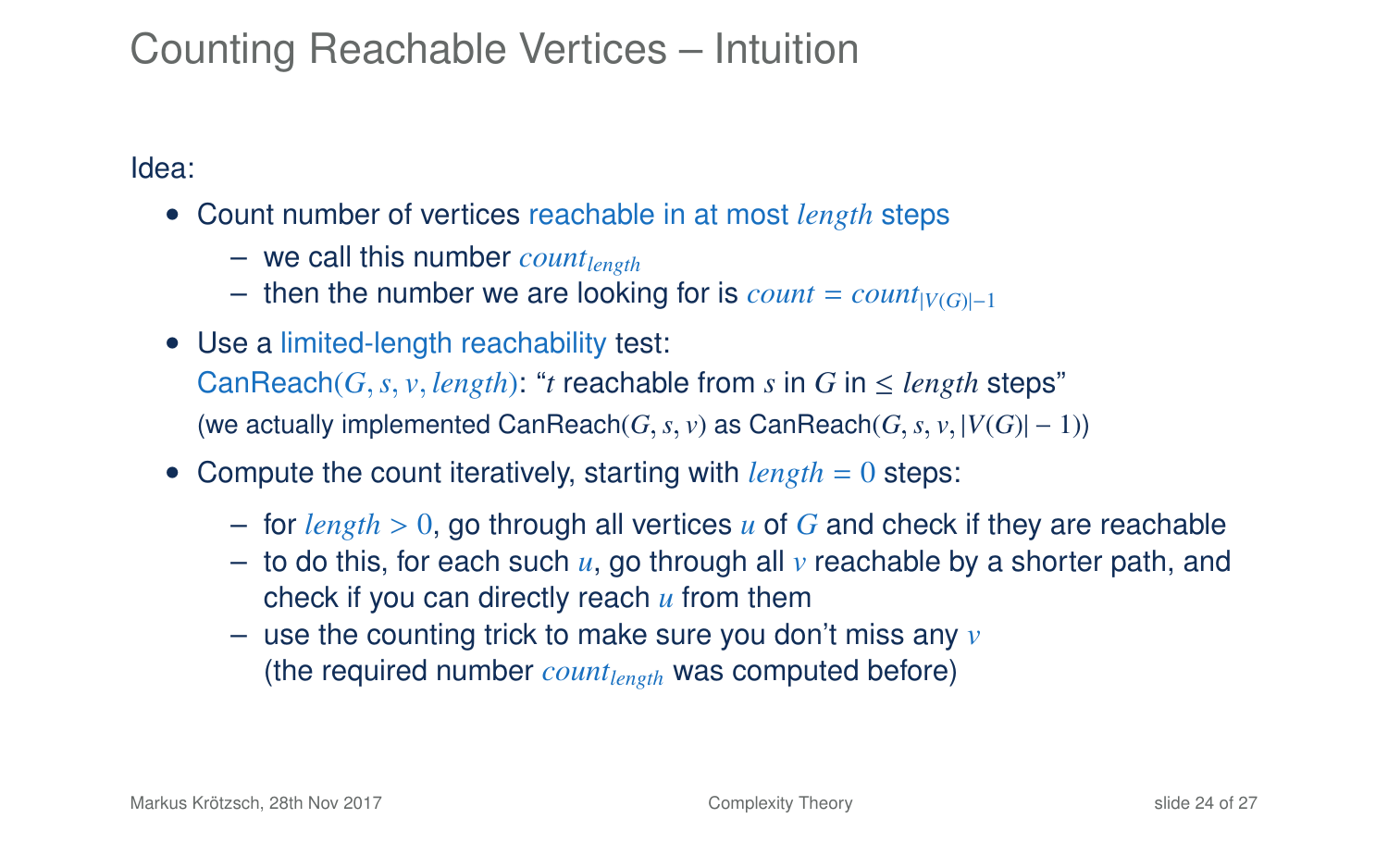#### Counting Reachable Vertices – Algorithm

The count for  $length = 0$  is 1. For  $length > 0$ , we compute as follows:

```
01 CountReachable(G,s, length, countlength−1) :
      count := 1 // we always count s
03 for each vertex u of G such that u \neq s:
\mathbb{0}4 reached := 0
05 for each vertex v of G :
06 if \text{CanReach}(G, s, v, length - 1):<br>07 \text{reached} := \text{reached} + 1reached := reached + 108 if G has an edge v \rightarrow u :
09 count := count + 1
10 GOTO 03 // continue with next u
11 if reached < count<sub>length−1 :<br>12 REIECT // whole algor</sub>
           REJECT // whole algorithm fails
13 return count
```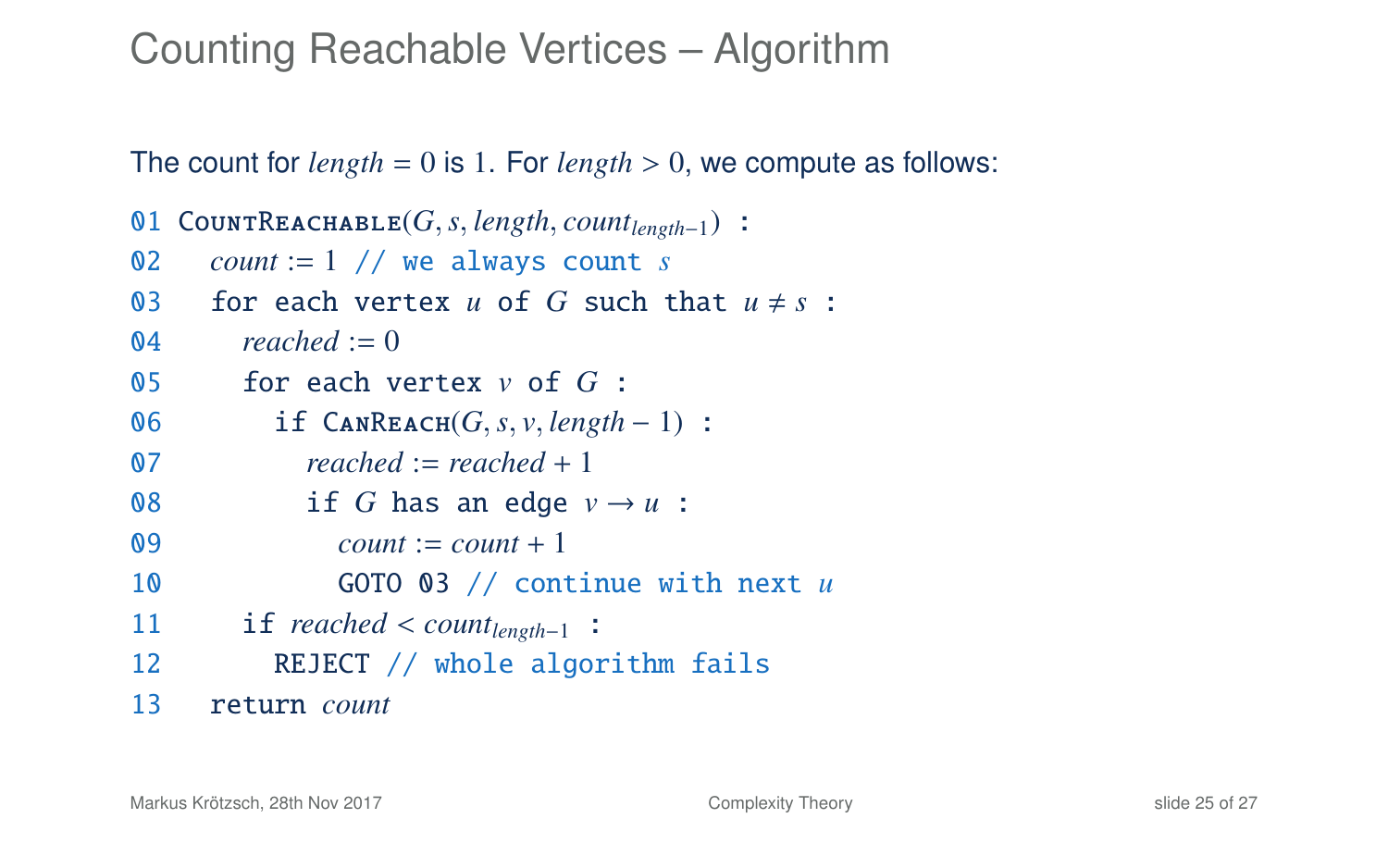### Completing the Proof of NL = coNL

Putting the ingredients together:

- 01 NONREACHABLE $(G, s, t)$  :<br>02 *count* := 1 // number *count* :=  $1$  // number of nodes reachable in 0 steps
- 03 for  $\ell := 1$  to  $|V(G)| 1$  :<br>04 *count*<sub>num</sub>  $=$  *count*
- $count_{\text{prev}} := count$
- 05 *count* := COUNTREACHABLE(*G*, *s*, *t*, *count*<sub>prev</sub>)<br>06 **return** COUNTINGNONREACH(*G s t*, *count*)
- <sup>06</sup> return CountingNonReach(*G*,*s*, *<sup>t</sup>*, *count*)

It is not hard to see that this procedure runs in logarithmic space, since we use a fixed number of counters and pointers.